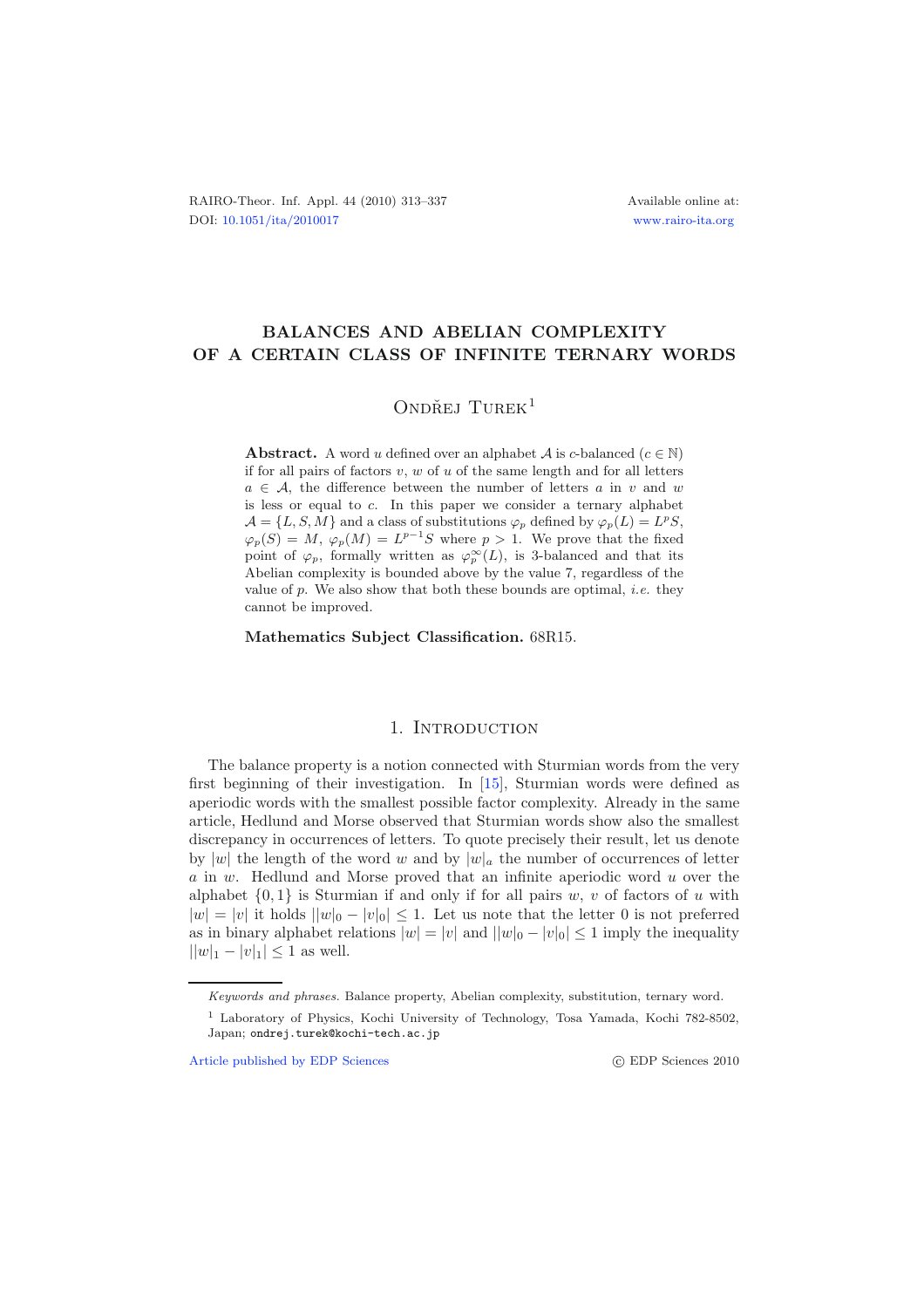During past 70 years many other characterizations of Sturmian words have appeared; for an overview see [\[13\]](#page-23-0). Each of these characterizations may serve and serves for generalization of Sturmian words to multiliteral alphabets, *cf.* [\[3\]](#page-23-1). Nevertheless, the balance property seems to be the most complicated to deal with. Only a few results are known about words satisfying the so-called c-balanced property.

Let us recall that an infinite word  $u$  over an alphabet  $A$  is c-balanced if for all letters  $a \in \mathcal{A}$  and all pairs v, w of factors of u with  $|v| = |w|$  it holds  $||v|_a - |w|_a| \leq c$ . Note that Sturmian words are 1-balanced in this terminology. The set of c-balanced words differs substantially from all other generalizations of Sturmian words. Neither generic Arnoux-Rauzy word nor generic word coding interval exchange transformation are  $c$ -balanced, see [\[7\]](#page-23-2) and [\[1\]](#page-23-3).

<span id="page-1-0"></span>In [\[2\]](#page-23-4), Adamczewski studies whether the fixed point of a primitive substitution is  $c$ -balanced for some constant  $c$ . He shows that the existence of such  $c$  depends only on the spectrum of the incidence matrix of the substitution. However, the minimal value of c cannot be deduced from the spectrum. In [\[19\]](#page-24-1) and [\[4\]](#page-23-5), the minimal value of c is determined for binary fixed points of canonical substitutions associated with quadratic Pisot numbers. The notion "canonical substitution associated with a number  $\beta > 1$ " comes from positional numeration systems with the base  $\beta$ , see [\[10\]](#page-23-6). Generally speaking, it is a very complicated problem to determine minimal value c for a ternary balanced word, let alone for words over alphabets of higher cardinalities. Despite a common belief that the Tribonacci word is 2-balanced, the first proof of this fact has appeared just one year ago in [\[16](#page-24-2)] (the Tribonacci word is the fixed point of the substitution  $A \mapsto AB$ ,  $B \mapsto AC$ ,  $C \mapsto A$ ). In this article we provide minimal value of  $c$  for a certain class of ternary words, namely for fixed points of substitutions

$$
L \mapsto L^p S, \quad S \mapsto M, \quad M \mapsto L^{p-1} S \tag{1.1}
$$

with the parameter  $p > 1$ . These substitutions are canonical substitutions associated with cubic Pisot numbers  $\beta > 1$ , roots of polynomials  $x^3 - px^2 - x + 1$ (*cf.* [\[12\]](#page-23-7)). Let us recall that the Tribonacci substitution is associated with a numeration system as well.

The definition of a 1-balanced word may be reformulated equivalently using Parikh vectors. Inspired by this fact, Richomme, Saari and Zamboni introduced the Abelian complexity  $AC(n)$  of infinite word. In their notation, Sturmian words are aperiodic words with  $AC(n) = 2$  for all  $n \in \mathbb{N}$ . The question on existence of words with constant Abelian complexity is natural. It was shown in [\[9\]](#page-23-8) that for  $k > 4$  no words with  $AC(n) = k$  exist. On the other hand, words with  $AC(n) = 3$ can be found in [\[17\]](#page-24-3).

The relation between Abelian complexity and balance property is not straightforward. It is easy to see that an infinite word  $u$  is balanced if and only if its Abelian complexity is bounded. Moreover, if the Abelian complexity of  $u$  is bounded by  $k$ , then  $u$  is  $k-1$  balanced. The Tribonacci case shows that the opposite implication is not valid: according to [\[16\]](#page-24-2), the Abelian complexity of the Tribonacci word takes all values in the set  $\{3, 4, 5, 6, 7\}$ . The fixed point of any substitution  $(1.1)$  studied in this article has the same property.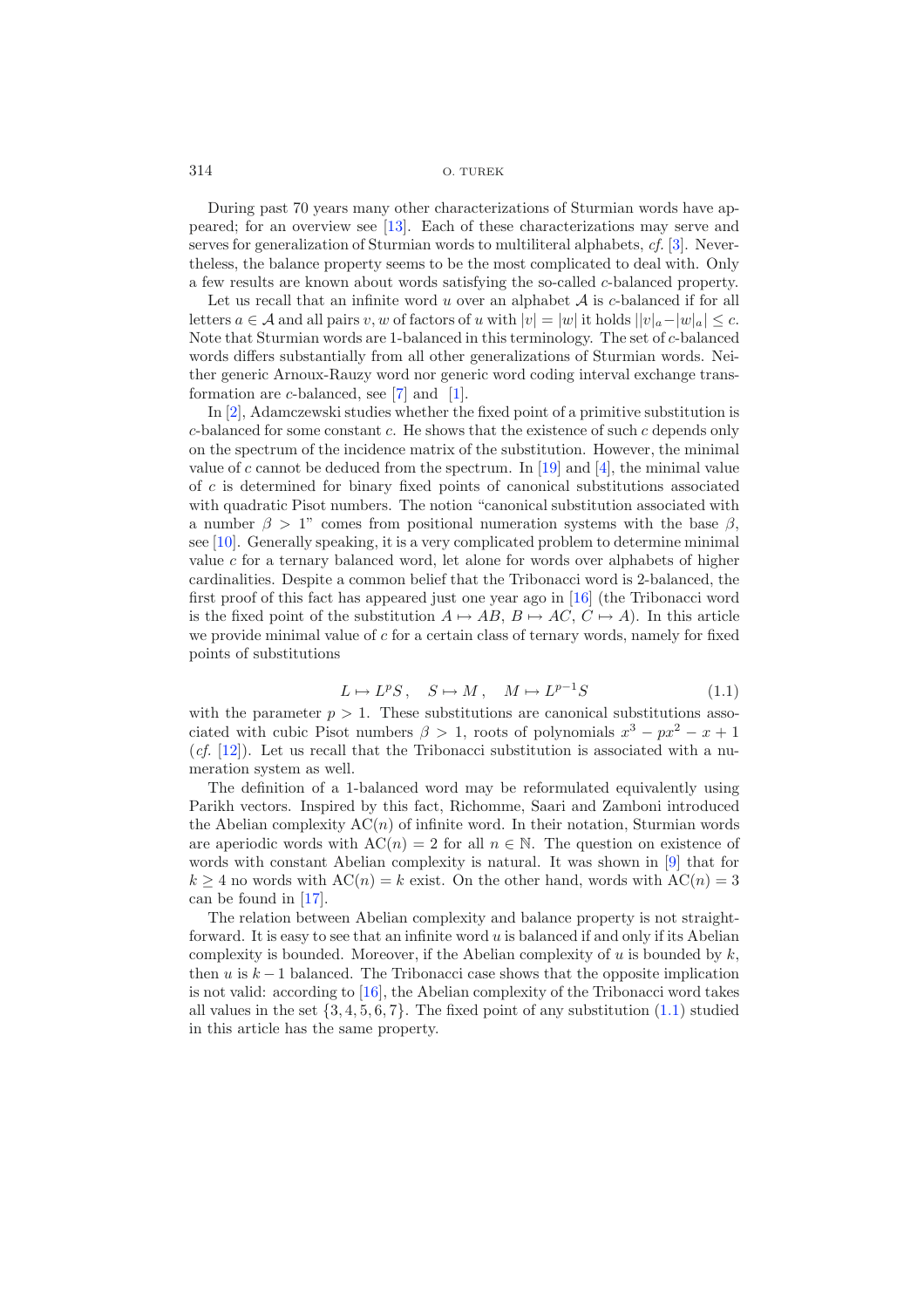#### 2. Preliminaries

Let A be a finite alphabet. A concatenation of letters in A is called a *word*. The set  $\mathcal{A}^*$  of all finite words over  $\mathcal A$  equipped with the empty word  $\epsilon$  and the operation of concatenation is a free monoid. The *length* of the word  $w \in A^*$ , denoted by  $|w|$ , represents the number of its letters.

One may also consider infinite words  $u = u_0u_1u_2\cdots$   $(u_i \in \mathcal{A}$  for all  $i \in \mathbb{N}_0$ ; the set of infinite words over the alphabet  $A$  is denoted by  $A^{\mathbb{N}}$ .

A word w is called a *factor* of  $v \in A^*$  or  $A^N$  if there exist words  $w^{(1)} \in A^*$  and  $w^{(2)} \in \mathcal{A}^*$  or  $w^{(2)} \in \mathcal{A}^{\mathbb{N}}$ , respectively, such that  $v = w^{(1)}ww^{(2)}$ . The word w is called a *prefix* of v, if  $w^{(1)} = \epsilon$ . It is a *suffix* of v, if  $w^{(2)} = \epsilon$ .

<span id="page-2-0"></span>Let  $w \in \mathcal{A}^{\mathbb{N}}$ . For  $k \in \mathbb{N}$ , the symbol  $w^k$  denotes the concatenation  $ww\cdots w$ . We -<sup>k</sup> times

set  $w^0 = \epsilon$ . Let a word  $v \in A^*$  have the prefix  $w^k, k \in \mathbb{N}$ . Then the symbol  $w^{-k}v$ denotes the word satisfying  $w^k w^{-k} v = v$ . Similarly, if a word  $v \in A^{\mathbb{N}}$  has the suffix w<sup>k</sup> for a k ∈ N, then  $vw^{-k}$  denotes the word with the property  $vw^{-k}w^{k} = v$ .

A *morphism* on the free monoid  $\mathcal{A}^*$  is a map  $\varphi : \mathcal{A}^* \to \mathcal{A}^*$  satisfying  $\varphi(vw) =$  $\varphi(v)\varphi(w)$  for all  $v, w \in A^*$ . Obviously, the morphism  $\varphi$  is determined if we define  $\varphi(a)$  for all  $a \in \mathcal{A}$ .

A morphism  $\varphi$  is called a *substitution*, if  $\varphi(a) \neq \epsilon$  for all  $a \in \mathcal{A}$  and if there is an  $a' \in \mathcal{A}$  such that  $|\varphi(a')| > 1$ . An infinite word u is said to be a *fixed point* of the substitution  $\varphi$ , or invariant under the substitution  $\varphi$ , if

$$
\varphi(u_0)\varphi(u_1)\varphi(u_2)\cdots = u_0u_1u_2\cdots. \qquad (2.1)
$$

If we naturally extend the action of  $\varphi$  to infinite words, we may rewrite [\(2.1\)](#page-2-0) simply as  $\varphi(u) = u$ .

#### 2.1. Balance properties

An infinite word u is c-balanced, if for every  $a \in \mathcal{A}$  and for every pair of factors v, w of u such that  $|v| = |w|$ , it holds  $||v|_a - |w|_a| \leq c$ . This property determines the discrepancy of occurrences of letters in the word  $u$ . However, it turns out that if the cardinality of  $A$  is higher than two, it is useful to have more detailed information, namely what is the discrepancy of occurrences of each particular letter. For this purpose we introduce the following notion:

**Definition 2.1.** Let u be an infinite word over the alphabet A and let  $a \in A$ . The word u is said to be c*-balanced with respect to the letter* a, if

$$
||v|_a - |w|_a| \leq c
$$

for all pairs of factors  $v, w$  of  $u$  of the same length.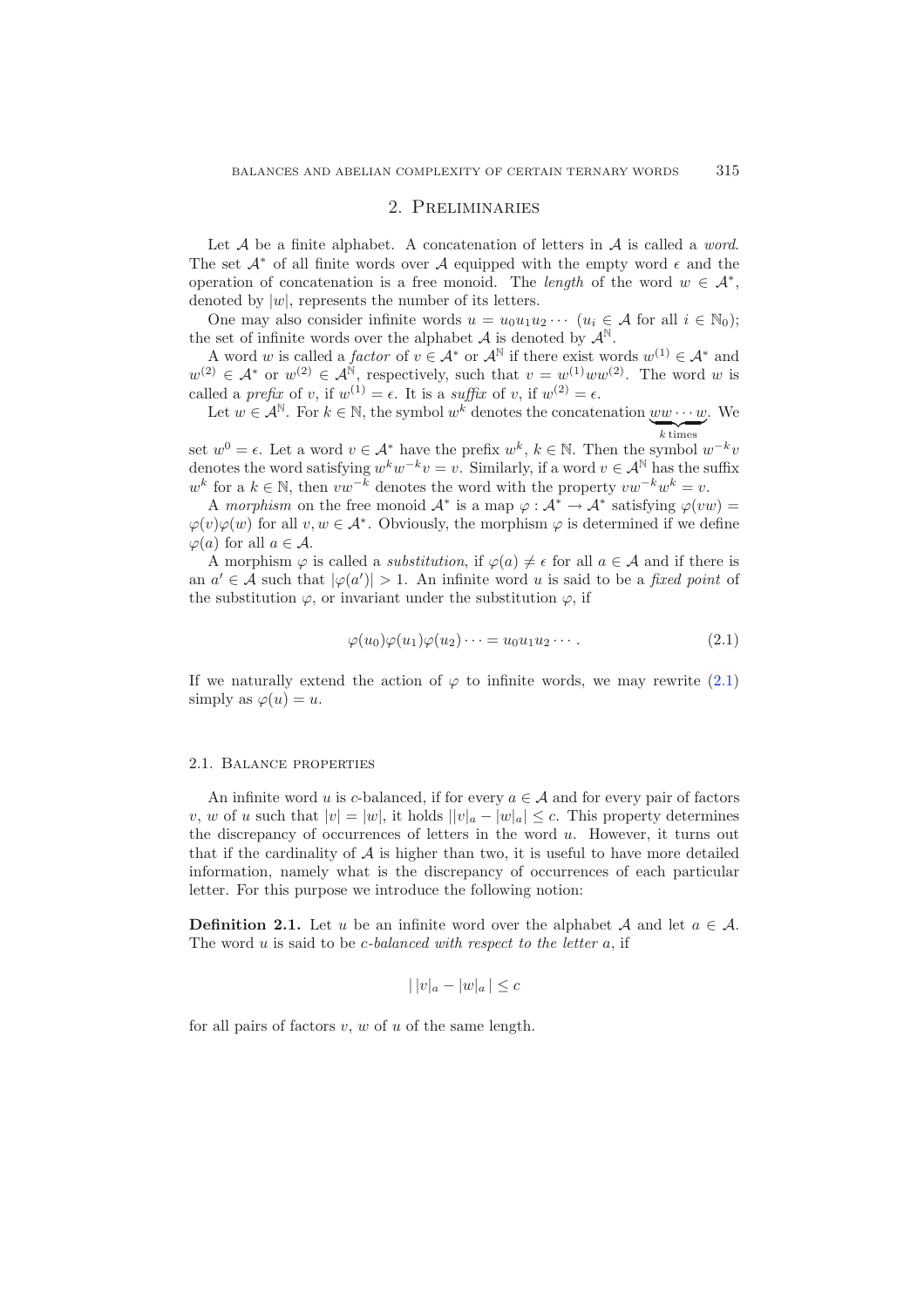#### 2.2. Abelian complexity

Let us consider an alphabet A with k elements, *i.e.*  $A = \{a_1, \ldots, a_k\}$ , and an infinite word u over  $A$ . For any factor w of u, its *Parikh vector* is the k-tuple  $\Psi(w)=(|w|_{a_1},\ldots, |w|_{a_k}).$  Let the symbol  $\mathcal{F}_u(n)$  denote the set of all factors of u of the length n. Then the *Abelian complexity* of the word u is a function  $AC : \mathbb{N} \to \mathbb{N}$  defined by

<span id="page-3-1"></span>
$$
AC(n) = #\left\{\Psi(w) \mid w \in \mathcal{F}_u(n)\right\}.
$$
\n
$$
(2.2)
$$

On the right hand side of [\(2.2\)](#page-3-0) there is the cardinality of the set of Parikh vectors of all factors of u of the length n. In the sequel we will denote this set by  $\mathcal{P}_u(n)$ , *i.e.*

$$
\mathcal{P}_u(n) = \{ \Psi(w) \mid w \in \mathcal{F}_u(n) \} .
$$

#### 2.3. On words studied in this paper

From now on, we will focus on a special class of substitutions on the ternary alphabet  $\{L, S, M\}$ . For any integer  $p > 1$ , we denote by  $\varphi_p$  the substitution given by

$$
\begin{array}{rcl}\n\varphi_p(L) & = & L^p S \\
\varphi_p(S) & = & M \\
\varphi_p(M) & = & L^{p-1} S.\n\end{array} \tag{2.3}
$$

The substitution  $\varphi_p$  has a unique fixed point, namely

$$
u^{(p)} = \lim_{n \to \infty} \varphi_p^n(L).
$$

If the results of [\[2\]](#page-23-4) are applied on  $u^{(p)}$ , one finds out that there is a constant c such that the word  $u^{(p)}$  is c-balanced, but it is not known what the value of c is and how it depends on  $p$ . This is the main aim of this paper – to determine  $c$ .

The fact that  $u^{(p)}$  is balanced immediately implies that the Abelian complexity function of  $u^{(p)}$  is bounded, see Introduction. The second aim of this paper is thus to find the optimal bound for  $AC(n)$ .

**Remark 2.2.** The elements of  $A$  are usually denoted by numbers:  $0, 1, 2$  etc. We have considered this notation, but we believe that the paper becomes more transparent if letters are used. The choice of  $L$ ,  $S$  and  $M$  has its roots in the fact that the word  $u^{(p)}$  is a fixed point of a substitution associated with a number  $\beta > 1$ , *cf.* Introduction. Let  $\mathbb{Z}_{\beta}$  denote the set of numbers which can be written in the form  $x = x_k \beta^k + \cdots + x_1 \beta + x_0$  for non-negative integers  $x_j$ . It can be shown (*cf.* [\[18\]](#page-24-4)) that when the elements of  $\mathbb{Z}_{\beta}$  are drawn on the real line, there are exactly three types of distances between neighbouring points. If we assign the letters L, M and S to the longest, the medium and the shortest distance, respectively, then the order of distances on the real line corresponds exactly to the order of the letters L, S, M in the infinite word  $u^{(p)}$ .

<span id="page-3-0"></span>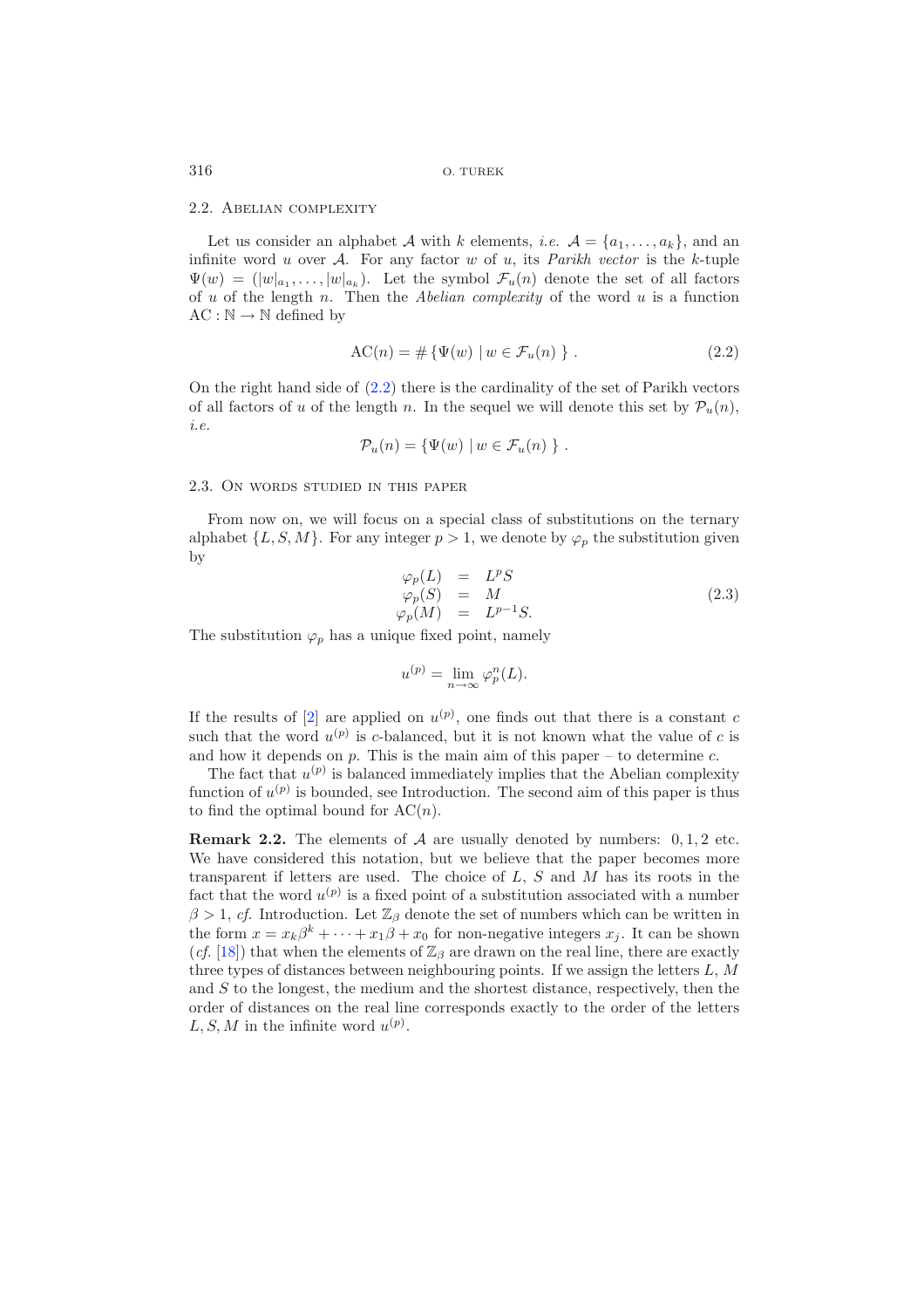#### 3. Main result and the proof outline

We begin by the formulation of the main result of the paper.

<span id="page-4-1"></span>**Theorem 3.1.** Let  $u^{(p)}$  be the infinite word invariant under the morphism  $\varphi_p$ *given by*  $(2.3)$ *. Then*  $u^{(p)}$  *is* 

- 3*-balanced with respect to the letter* L*,*
- 2*-balanced with respect to the letter* S*,*
- 2*-balanced with respect to the letter* M*,*

*and none of these bounds can be improved.*

This theorem has the following trivial consequence:

**Corollary 3.2.** *The infinite word*  $u^{(p)}$  *is* 3*-balanced and this bound is optimal, i.e. it cannot be improved.*

Since the proof is long and slightly complicated, we will split it into four sections and proceed in the following way:

- 1. We prove that  $u^{(p)}$  is 2-balanced with respect to the letter M.
- 2. We prove that  $u^{(p)}$  is 2-balanced with respect to the letter S.
- 3. We prove that  $u^{(p)}$  is 3-balanced with respect to the letter L.
- 4. We show that none of the bounds can be improved.

# 4. PROPERTIES OF THE WORD  $u^{(p)}$

As we have explained in Preliminaries, the word  $u^{(p)}$  is a fixed point of  $\varphi_p$ , *i.e.* 

$$
u^{(p)} = \varphi_p(u) = \varphi_p(u_0)\varphi_p(u_1)\varphi_p(u_2)\cdots
$$

In this sense each letter of  $u^{(p)}$  can be regarded as the image, or a factor of the image, of another letter of  $u^{(p)}$ . In view of the definition of  $\varphi_p$ , *cf.* [\(2.3\)](#page-3-1), each segment  $\varphi_p(u_i)$  has the structure  $L^k Y$  for  $k \in \{0, p-1, p\}$  and  $Y \neq L$ . The letters S and M are thus "terminating symbols" which cut  $u^{(p)}$  to images of individual letters. This fact is particularly important when a factor v of  $u^{(p)}$  is given and one needs to find a factor x of  $u^{(p)}$  such that  $\varphi_p(x) = v$ . It holds:

<span id="page-4-0"></span>**Observation 4.1.** Let vY be a factor of  $u^{(p)}$  such that  $Y \in \{S, M\}$  and let one of the following conditions be satisfied:

- (i) The first letter of  $v$  is  $M$ ,
- (ii) v has the prefix  $L^p$ ,
- (iii)  $SvY$  or  $MvY$  is a factor of  $u^{(p)}$ .

Then there is a unique factor x of  $u^{(p)}$  satisfying  $\varphi_p(x) = vY$ .

*Proof.* Any of the conditions (i), (ii) and (iii) together with  $Y \in \{S, M\}$  ensures that vY is an image of certain factor x, and it is obvious from the definition of  $\varphi_p$ that  $\varphi_p(x) = \varphi_p(y) \Rightarrow x = y$ .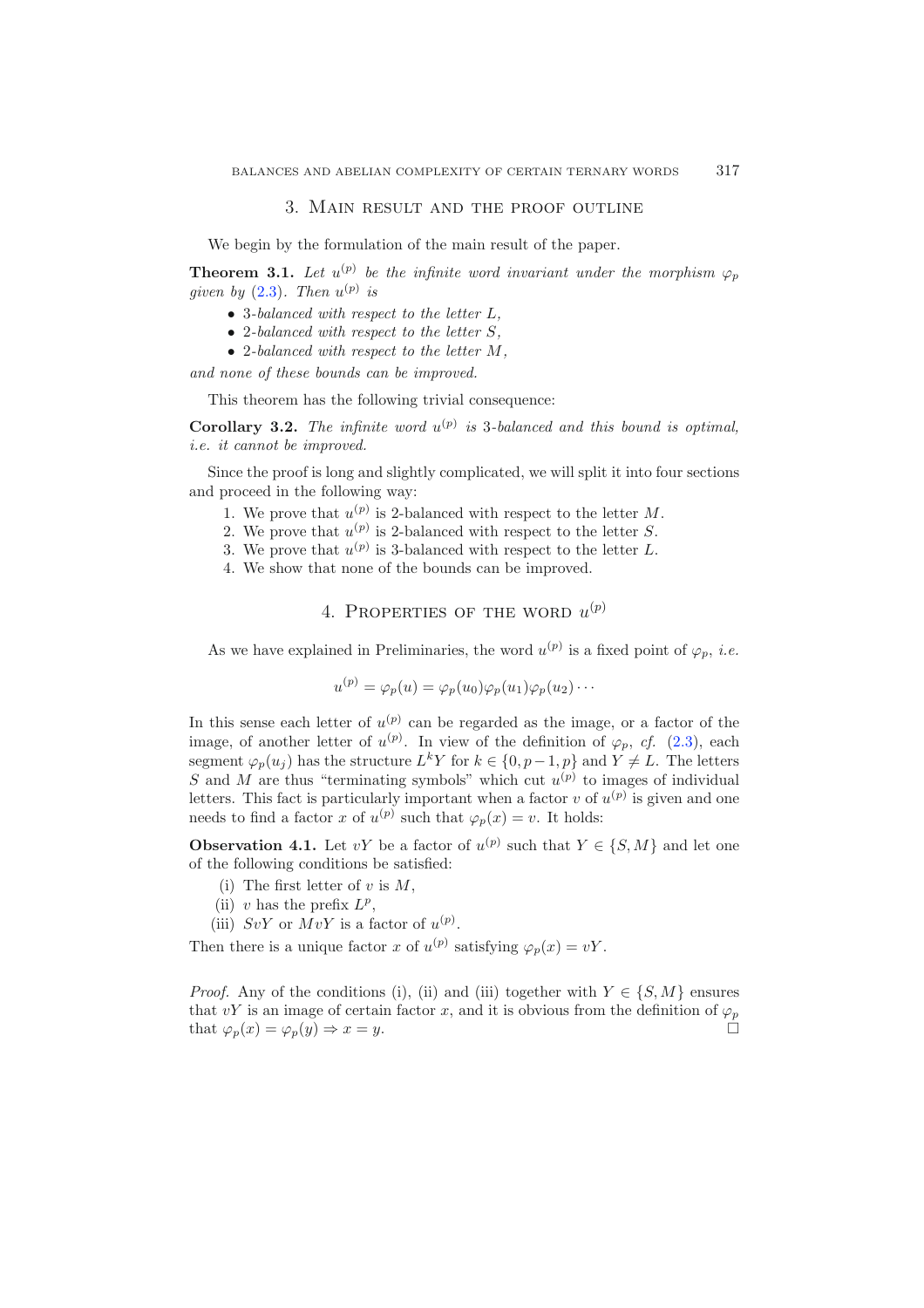<span id="page-5-0"></span>**Observation 4.2.** (i) Let X be a letter occurring in  $\varphi_p(u_j)$  for a  $j \in \mathbb{N}_0$ . Then:

- If  $X = M$ , then  $u_i = S$  and  $\varphi_n(u_i) = X$ .
- If  $X = S$ , then either  $u_j = L$  and  $\varphi_p(u_j) = L^p X$ , or  $u_j = M$  and  $\varphi_p(u_j) = L^{p-1}X.$

(ii) If  $XL^kY$  is a factor of  $u^{(p)}$  and  $X \neq L$ ,  $Y \neq L$ ,  $k \neq 0$ , then  $Y = S$  and  $k \in \{p-1, p\}.$ 

The following observation describes the possible neighbours of each of the letters L, S, M in the word  $u^{(p)}$ .

<span id="page-5-1"></span>**Observation 4.3.** The sequence of letters in the word  $u^{(p)}$  conform to these rules:

(i) Each letter S in  $u^{(p)}$  is preceded by L and followed either by L or by M.

(ii) Each letter M in  $u^{(p)}$  is preceded by S and followed by L.

*Proof.* (i) Each S is the last letter of  $\varphi_p(u_i)$  for  $u_i = L$  or  $u_i = M$  according to Observation [4.2,](#page-5-0) *i.e.* it is the last letter of the block  $L^pS$  or  $L^{p-1}S$ , thus is preceded by L. The letter S is followed by the first letter of  $\varphi_p(u_{j+1}),$  which can be either L or M (cf. the substitution rule  $\varphi_p$ ).

(ii) Each M is equal to  $\varphi_p(u_i)$  for  $u_i = S$ . We already know from (i) that  $u_{i-1} = L$ and  $u_{i+1} \in \{L, M\}$ , therefore the M is preceded by the last letter of  $\varphi_p(L)$  (which is S) and followed by the first letter of  $\varphi_p(L)$  or  $\varphi_p(M)$  (which is L).

In order to understand the structure of the word  $u^{(p)}$ , it is useful to describe possible segments z in factors of  $u^{(p)}$  of the type  $SzS$  and  $MzM$ . This is done in the next two observations.

<span id="page-5-2"></span>**Observation 4.4.** Let  $Sz'S$  be a factor of  $u^{(p)}$  such that  $|z'|_S = 0$ . Then one of the following equalities holds:

\n- $$
z' = L^p
$$
\n- $z' = ML^p$
\n- $z' = ML^{p-1}$
\n

*Proof.* Observations [4.1](#page-4-0) and [4.2](#page-5-0) imply that  $z'S = \varphi_p(\check{z}')$ , where  $\check{z}'$  is a factor of  $u^{(p)}$  the last letter of which is either L or M and which is preceded in  $u^{(p)}$  by either L or M.

Since  $\varphi_p(\check{z}')$  contains only one S, namely its last letter, all letters of  $\check{z}'$  except the last one have to be different from L and M. Therefore  $\check{z}' = S^k X$ , where  $X \in \{L, M\}$  and  $k \geq 0$ .

Taking into account Observation [4.3,](#page-5-1) we infer that  $k = 0$  or  $k = 1$ . Therefore only four situations are possible:  $\check{z}' = L$ ,  $\check{z}' = M$ ,  $\check{z}' = SL$ ,  $\check{z}' = SM$ . Moreover, since  $\check{z}'$  is preceded by either L or M, it cannot hold  $\check{z}' = M$ , *cf.* Observation [4.3.](#page-5-1) Therefore  $\check{z}'$  is equal to one of the factors L, SL, SM, which implies that z is equal to one of the factors  $L^p$ ,  $ML^p$ ,  $ML^{p-1}$ .

<span id="page-5-3"></span>**Observation 4.5.** Let  $MzM$  be a factor of  $u^{(p)}$  such that  $|z|_M = 0$ . Then one of the following equalities holds:

•  $z = (L^p S)^p$ ,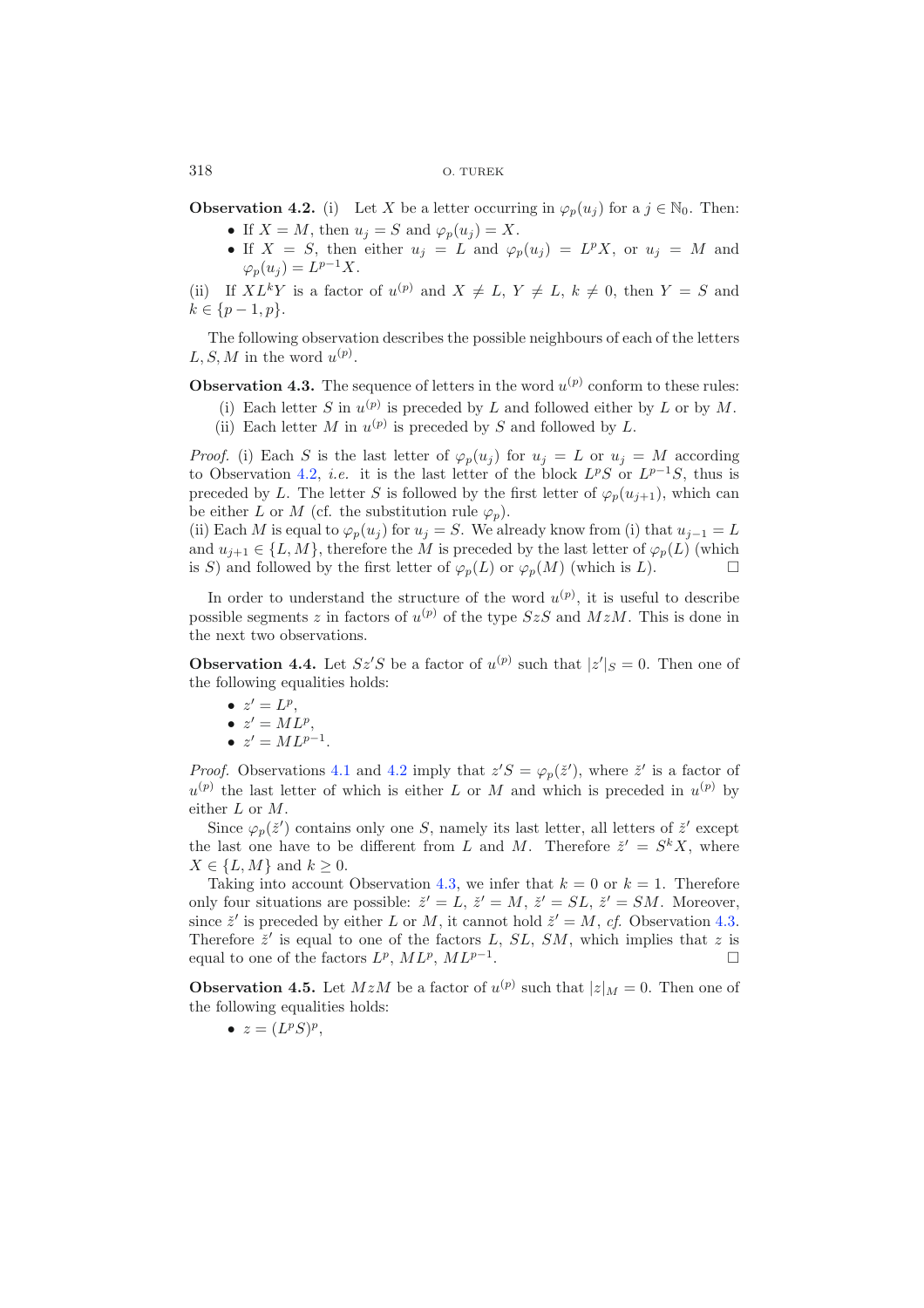\n- $$
z = L^{p-1}S(L^pS)^p
$$
\n- $z = L^{p-1}S(L^pS)^{p-1}$
\n

Consequently,  $p^2 + p - 1 \le |z| \le p^2 + 2p$ .

*Proof.* It follows from Observations [4.1](#page-4-0) and [4.2](#page-5-0) that  $M \geq \varphi_p(Sz'S)$ , where  $Sz'S$  is a factor of  $u^{(p)}$  such that  $|z'|_S = 0$ . Therefore  $z = \varphi_p(z')$  and, according to Observation [4.4,](#page-5-2)  $z' \in {\varphi_p(L^p), \varphi_p(ML^p), \varphi_p(ML^{p-1})}.$ 

Many times we will need to compare the number of letters  $L, S, M$  in a factor of  $u^{(p)}$  and in its image. The substitution rule  $(2.3)$  leads to the equalities

$$
|\varphi_p(v)|_L = p|v|_L + (p-1)|v|_M, \quad |\varphi_p(v)|_S = |v|_L + |v|_M, \quad |\varphi_p(v)|_M = |v|_S,
$$

<span id="page-6-3"></span>which can be inverted subsequently:

**Proposition 4.6.** For any factor v of  $u^{(p)}$  it holds

$$
|v|_L = |\varphi_p(v)|_L - (p-1)|\varphi_p(v)|_S,
$$
  
\n
$$
|v|_S = |\varphi_p(v)|_M,
$$
  
\n
$$
|v|_M = -|\varphi_p(v)|_L + p|\varphi_p(v)|_S,
$$
  
\n
$$
|v| = |\varphi_p(v)|_S + |\varphi_p(v)|_M.
$$

### <span id="page-6-5"></span>5. Balance bound with respect to the letter *M*

We begin the proof of Theorem [3.1](#page-4-1) by its second statement, *i.e.* we show at first that  $u^{(p)}$  is 2-balanced with respect to the letter M. As we will see, the determination of the balance bound with respect to the letter  $M$  is by far the most complicated part of the work.

<span id="page-6-0"></span>**Theorem 5.1.** Let v, w be factors of  $u^{(p)}$  such that  $|v| = |w|$ . Then

<span id="page-6-4"></span><span id="page-6-2"></span><span id="page-6-1"></span>
$$
|\,|v|_M - |w|_M\,| \leq 2.
$$

*Proof of Theorem [5.1.](#page-6-0)*

We will proceed by contradiction. Let us assume that there exist factors  $v, w$ of  $u^{(p)}$  such that  $|v| = |w| = n$  and

$$
|v|_M - |w|_M > 2. \tag{5.1}
$$

Let *n* be the *minimal* number with this property.

We denote  $v = v_1 \cdots v_n$ ,  $w = w_1 \cdots w_n$ . The minimality of *n* implies

$$
v_1 = M, \quad v_n = M,\tag{5.2}
$$

$$
w_1 \neq M \,, \quad w_n \neq M \,, \tag{5.3}
$$

$$
|v|_M - |w|_M = 3.
$$
\n(5.4)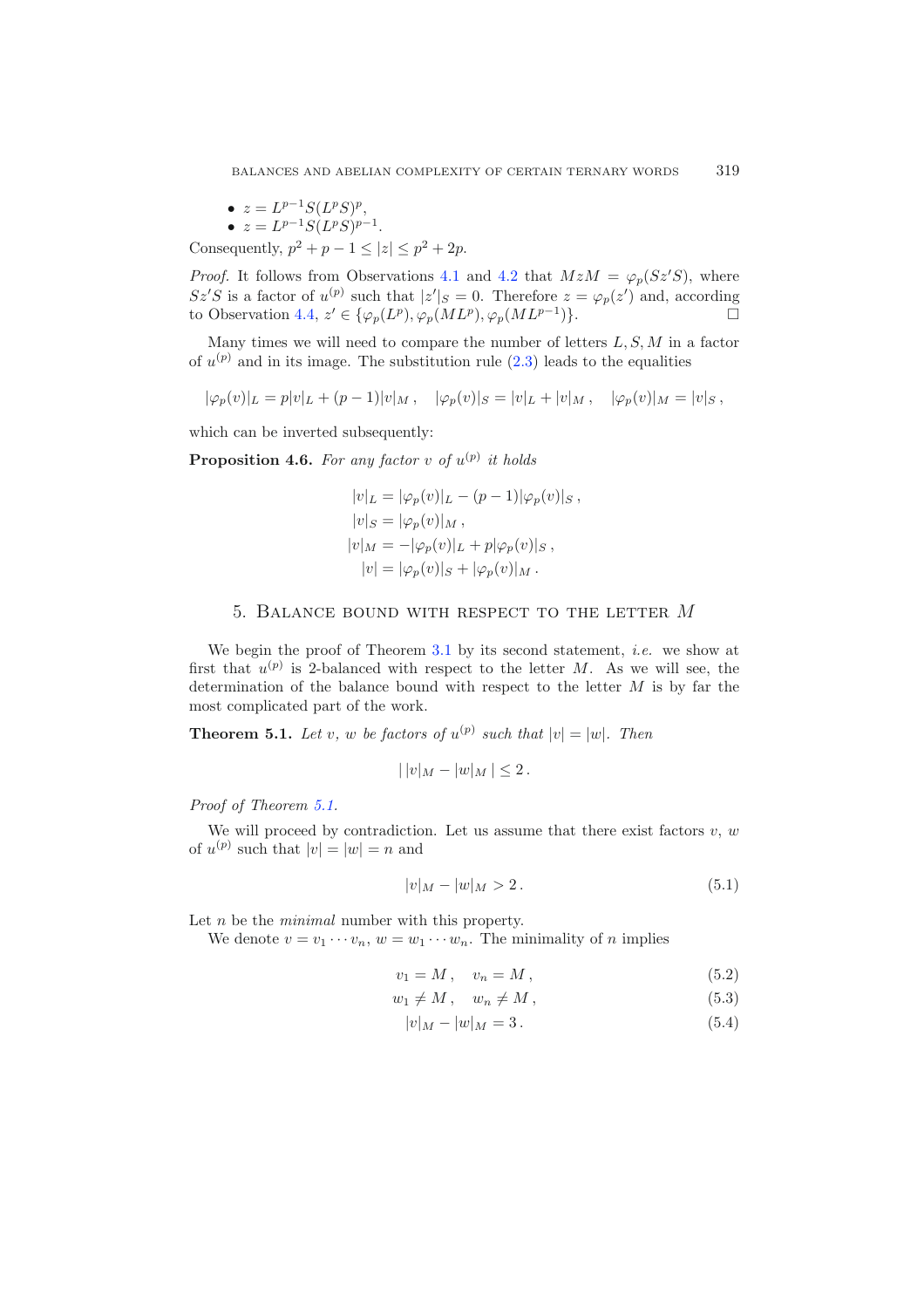*Stage 1: Introduction of* f*,* g

<span id="page-7-3"></span>If we apply Observations [4.1](#page-4-0) and [4.2,](#page-5-0) equation  $(5.2)$  implies that the factor v is an image of certain factor of  $u^{(p)}$  whose first and last letters equal S. This allows us to define a factor f of  $u^{(p)}$  in this way:

$$
\varphi_p(SfS) = v.\tag{5.5}
$$

The factor  $w$  is not ready for a direct application of Observation [4.1](#page-4-0) because of  $(5.3)$ . For that reason we at first extend the factor w to both sides up to the closest letter M, *i.e.* we put

$$
w' = Mw^{(1)}ww^{(2)}M,
$$
\n(5.6)

<span id="page-7-0"></span>where w' is a factor of  $u^{(p)}$  and  $|w^{(1)}|_M = |w^{(2)}|_M = 0$ . Now we can define a factor g of  $u^{(p)}$  by the relation

$$
\varphi_p(SgS) = w' \,. \tag{5.7}
$$

<span id="page-7-4"></span>Let us show that the factor  $g$  is shorter than  $v$  and  $w$ : **Lemma 5.2.** *It holds*  $|q| < n - 2(p^2 - 1)$ *.* 

<span id="page-7-1"></span>*Proof.* Since  $|v|_M = |w|_M + 3$ , the factor v contains at least 3 letters M, and thus  $v = M \cdots M \cdots M$ . Observation [4.5](#page-5-3) then implies that  $|v| \geq 1 + (p^2 + p - 1) + 1 +$  $(p^{2} + p - 1) + 1 = 2p^{2} + 2p + 1.$ 

Since  $|w| = |v|$ , it holds  $|w| \geq 2p^2 + 2p + 1$ , hence necessarily  $|w|_M \geq 1$  according to Observation [4.5.](#page-5-3) But then  $|v|_M \geq 4$  and

$$
v = Mz^{(1)}M \cdots Mz^{(2)}M , \qquad (5.8)
$$

where  $|z^{(1)}|_M = |z^{(2)}|_M = 0$  and  $|z^{(j)}| \ge p^2 + p - 1$  for  $j = 1, 2$ .

One more application of Observation [4.5](#page-5-3) gives  $|v| \geq 1 + (p^2 + p - 1) + 1 + (p^2 + p)$  $p-1+1+(p^2+p-1)+1=3p^2+3p+1$ , hence  $|w|\geq 3p^2+3p+1$  and necessarily  $|w|_M \geq 2$ , *i.e.* 

$$
w = \hat{w}^{(1)} M \hat{w} M \hat{w}^{(2)}, \tag{5.9}
$$

where  $|\hat{w}^{(1)}|_M = |\hat{w}^{(2)}|_M = 0.$ 

We deduce from equations [\(5.8\)](#page-7-0), [\(5.9\)](#page-7-1), from  $|z^{(j)}| \geq p^2 + p - 1$  and from the minimality of *n* that  $|\hat{w}^{(j)}| \geq p^2 + p$ ,  $j = 1, 2$ .

The factor w' (*cf.* [\(5.6\)](#page-7-2) and [\(5.9\)](#page-7-1)) is given by  $w' = M w^{(1)} \hat{w}^{(1)} M \hat{w} M \hat{w}^{(2)} w^{(2)} M$ , hence Equality  $(5.7)$  together with Observation [4.2](#page-5-0) imply

$$
SgS = Sg^{(1)}S\hat{g}Sg^{(2)}S,
$$

where  $\varphi_p(g^{(1)}) = w^{(1)}\hat{w}^{(1)}, \varphi_p(g^{(2)}) = \hat{w}^{(2)}w^{(2)}$  and  $\varphi_p(S\hat{g}S) = M\hat{w}M$ . Hence  $|g^{(1)}|_S = |g^{(2)}|_S = 0$ , and consequently, using Observation [4.4,](#page-5-2)  $|g^{(1)}| \leq p+1$  and  $|g^{(2)}| \leq p+1$ . The sought inequality  $|g| \leq n-2(p^2-1)$  follows from these relations:

$$
n = |w| = |\hat{w}^{(1)}\varphi_p(S\hat{g}S)\hat{w}^{(2)}| = |\hat{w}^{(1)}| + |\varphi_p(S\hat{g}S)| + |\hat{w}^{(2)}| \ge 2(p^2 + p) + |S\hat{g}S|,
$$
  

$$
|g| = |g^{(1)}S\hat{g}Sg^{(2)}| = |g^{(1)}| + |S\hat{g}S| + |g^{(2)}| \le 2(p+1) + |S\hat{g}S|.
$$

<span id="page-7-5"></span><span id="page-7-2"></span>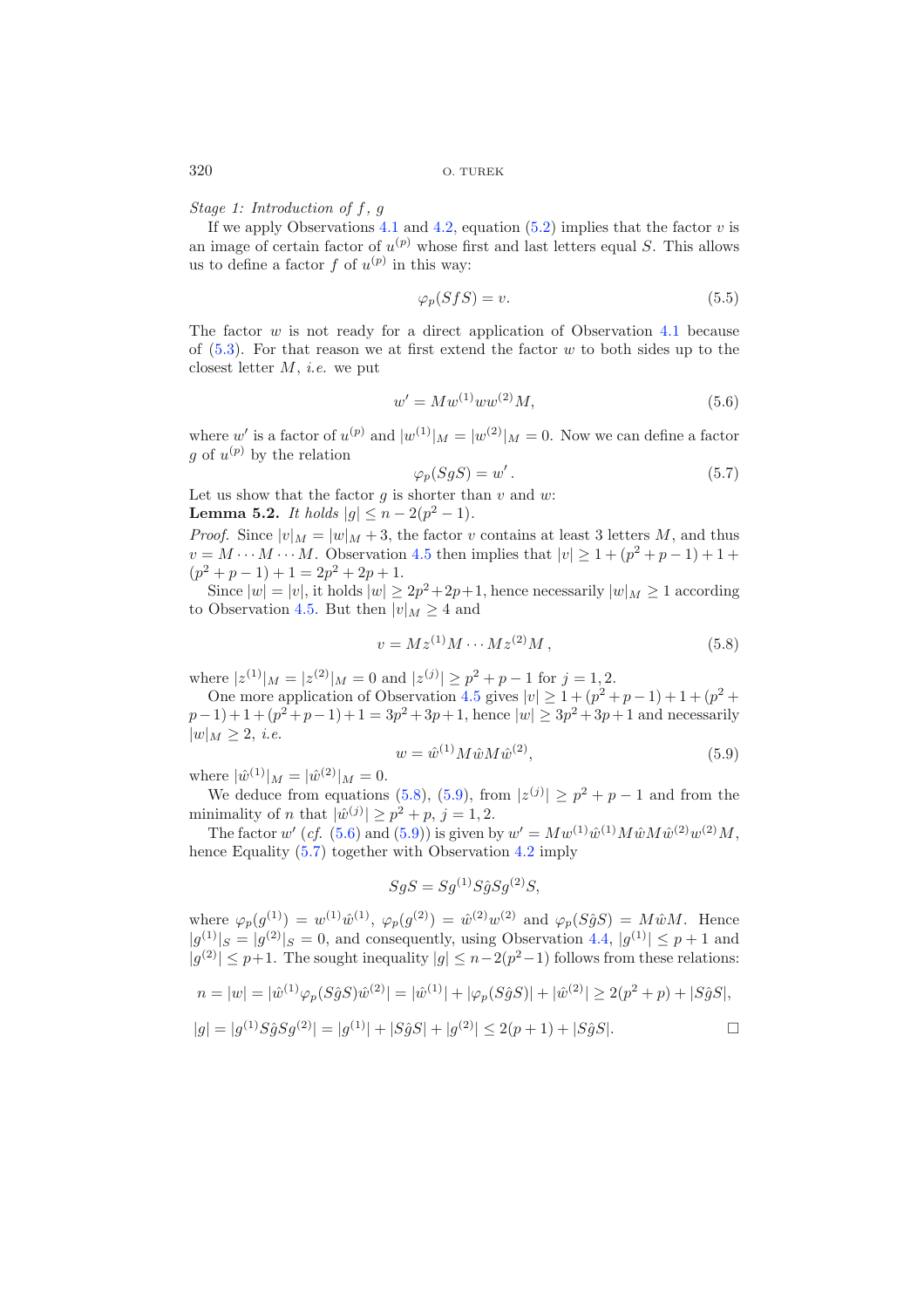**Lemma 5.3.** *Factors* f*,* g *satisfy*

<span id="page-8-1"></span><span id="page-8-0"></span>
$$
|f|_S - |g|_S = 1, \t(5.10)
$$

$$
|f|_M - |g|_M \ge (p+1) \cdot (|f| - |g|) + 2 - p. \tag{5.11}
$$

<span id="page-8-2"></span>*Proof.* Both relations will be proved using the properties of  $v, w'$ . Let us begin with equation [\(5.10\)](#page-8-0). Considering Proposition [4.6,](#page-6-3) we have

$$
|v|_M = |\varphi_p(SfS)|_M = |SfS|_S = |f|_S + 2,
$$
  

$$
|w'|_M = |\varphi_p(SgS)|_M = |SgS|_S = |g|_S + 2.
$$

Moreover,  $|w'|_M = |Mw^{(1)}ww^{(2)}M|_M = |w|_M + 2$ . Therefore, taking into account equation  $(5.4)$ , we obtain

$$
|f|_S - |g|_S = |v|_M - |w'|_M = |v|_M - |w|_M - 2 = 3 - 2 = 1.
$$

Now we proceed to equation [\(5.11\)](#page-8-1). It holds  $|\varphi_p(z)| = (p+1)|z|_L + |z|_S + p|z|_M$  for any factor z (*cf.* the substitution rule [\(2.3\)](#page-3-1)). The identity  $|z| = |z|_L + |z|_S + |z|_M$ allows one to eliminate  $|z|_L$ , hence

$$
|\varphi_p(z)| = (p+1)|z| - p|z|_S - |z|_M. \tag{5.12}
$$

 $\Box$ 

Since  $|v| = |w|$  and  $|w'| = |Mw^{(1)}ww^{(2)}M| \ge |w| + 2$ , we have  $|v| - |w'| \le -2$ , equivalently  $|\varphi_p(SfS)| - |\varphi_p(SgS)| \leq -2$ . If we apply [\(5.12\)](#page-8-2) to the last inequality, we obtain

$$
(p+1)(|f|-|g|) - p(|f|_S - |g|_S) - (|f|_M - |g|_M) \le -2.
$$

Now we substitute here from  $(5.10)$  which leads to  $(5.11)$ .

There is another useful statement, namely Lemma [5.5,](#page-9-0) but to prove it we need one more observation which gives an estimate of the number of occurrences of the letter M in a factor of  $u^{(p)}$  of a given length:

<span id="page-8-3"></span>**Observation 5.4.** (i) For every factor  $\hat{v}$  of  $u^{(p)}$  it holds  $|\hat{v}|_M \leq 1 + \frac{|\hat{v}| - 1}{p^2 + p}$ . (ii) If moreover  $\hat{v}$  has a prefix or a suffix of the length greater or equal to  $\Delta$  that does not contain M, it holds  $|\hat{v}|_M \leq \left\lceil \frac{|\hat{v}| - \Delta}{p^2 + p} \right\rceil$ .

*Proof.* (i) Observation [4.5](#page-5-3) says that if  $MzM$  is a factor of  $u^{(p)}$  with  $|z|_M = 0$ , then  $|zM| \geq p^2 + p$ . Consequently  $|\hat{v}|_M \leq \left[\frac{|\hat{v}|}{p^2+p}\right]$ . The inequality  $\left[\frac{|\hat{v}|}{p^2+p}\right] \leq 1 + \frac{|\hat{v}|-1}{p^2+p}$ holds trivially. (ii) Let  $\hat{v} = \hat{v}'\hat{v}''$  and

$$
|\hat v'|=\Delta\quad\wedge\quad |\hat v'|_M=0\qquad\text{or}\qquad |\hat v''|=\Delta\quad\wedge\quad |\hat v''|_M=0\,.
$$

Then, employing the result of (i), one has  $|\hat{v}|_M = |\hat{v}'|_M + |\hat{v}''|_M \leq 0 + \left[\frac{|\hat{v}| - \Delta}{p^2 + p}\right] \cdot \square$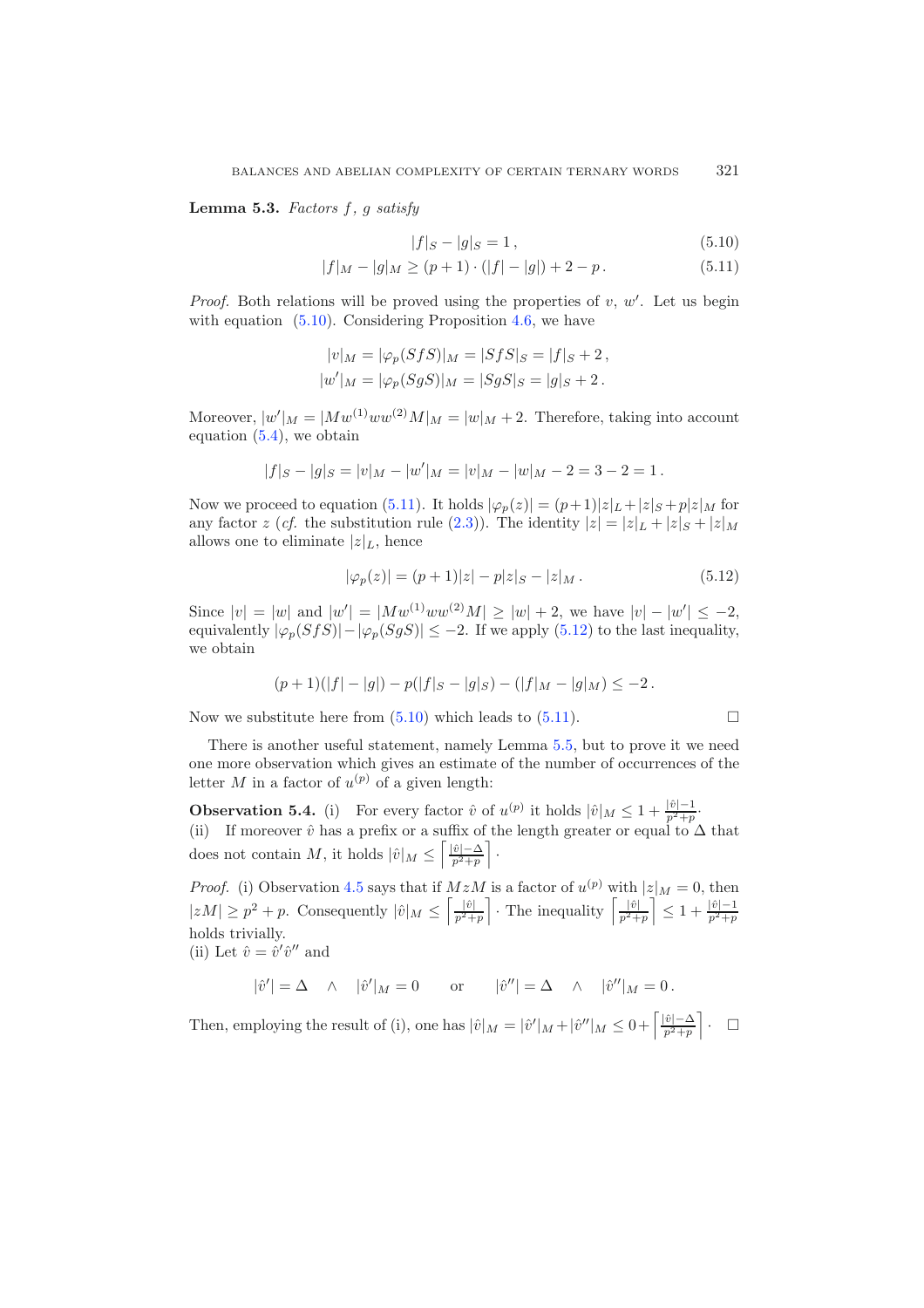<span id="page-9-0"></span>**Lemma 5.5.** *It holds*  $|f| - |g| \leq 0$ *, i.e. the factor* f *is not longer than g.* 

*Proof.* Let us suppose that the contrary is true, *i.e.*  $|f| - |g| = d > 0$ . Let f' be the suffix of f of the length d and let  $\hat{f} = f(f')^{-1}$ . Then it holds  $|\hat{f}| = |g| < n$ (the inequality "<  $n$ " is valid due to Lem. [5.2](#page-7-4) and since  $p \geq 2$ ) and  $|\hat{f}|_M = |f|_M - |f'|_M.$ 

Our goal is to estimate  $|\hat{f}|_M - |g|_M$  which is equal to  $|f|_M - |g|_M - |f'|_M$ . For this purpose an estimate for  $|f|_M - |g|_M$  will be needed; we obtain it from [\(5.11\)](#page-8-1):  $|f|_M - |g|_M \ge (p+1) \cdot d + 2 - p.$ 

As for  $|f'|_M$ , since f is followed by S, the last letter of f' is L (*cf.* Observa-tion [4.3\)](#page-5-1). With regard to this fact, Observation [5.4](#page-8-3) implies  $|f'|_M \leq \left\lceil \frac{d-1}{p^2+p} \right\rceil$ . Now we distinguish two cases:

• If  $d = 1$ , then  $|f'|_M = 0$ , hence

$$
|\widehat{f}|_M - |g|_M = |f|_M - |g|_M \ge (p+1) \cdot 1 + 2 - p \ge 3,
$$

• if  $d \geq 2$ , then  $|f'|_M \leq 1 + \frac{d-1}{p^2+p}$ , hence

$$
|\widehat{f}|_M - |g|_M \ge |f|_M - |g|_M - \left(1 + \frac{d-1}{p^2 + p}\right) \ge (p+1)d + 2 - p - \left(1 + \frac{d-1}{p^2 + p}\right) =
$$
  

$$
\left(p + 1 - \frac{1}{p^2 + p}\right)(d-1) + 2 \ge p + 1 - \frac{1}{p^2 + p} + 2 > p + 2 \ge 4.
$$

<span id="page-9-3"></span>We see that for any value of  $d > 0$ , the factors  $\hat{f}$  and g of  $u^{(p)}$  are of the same length less than  $n$  and satisfy  $(5.1)$ . This is a contradiction with the minimality of  $n$ .  $\Box$ 

# *Stage 2: Introduction of* x*,* y

At this moment we define another pair of factors. Since  $SfS$  and  $SgS$  are factors of  $u^{(p)}$ , Observation [4.1](#page-4-0) says that there exist factors x and y of  $u^{(p)}$  such that

 $\varphi_n(x) = fS$  (5.13)

and

$$
\varphi_p(y) = gS. \tag{5.14}
$$

<span id="page-9-2"></span>**Lemma 5.6.** *It holds*  $|x| \le n - (2p^2 - 3)$  *and*  $|y| \le n - (2p^2 - 3)$ *, i.e. both factors* x*,* y *are shorter than* v*,* w*.*

*Proof.* We use Lemmas [5.2](#page-7-4) and [5.5:](#page-9-0)

$$
|y| \le |\varphi_p(y)| = |gS| = |g| + 1 \le n - 2(p^2 - 1) + 1 = n - (2p^2 - 3),
$$
  

$$
|x| \le |\varphi_p(x)| = |fS| = |f| + 1 \le |g| + 1 \le n - (2p^2 - 3).
$$

<span id="page-9-1"></span>We remark that one can achieve better estimates, but these will be sufficient.  $\Box$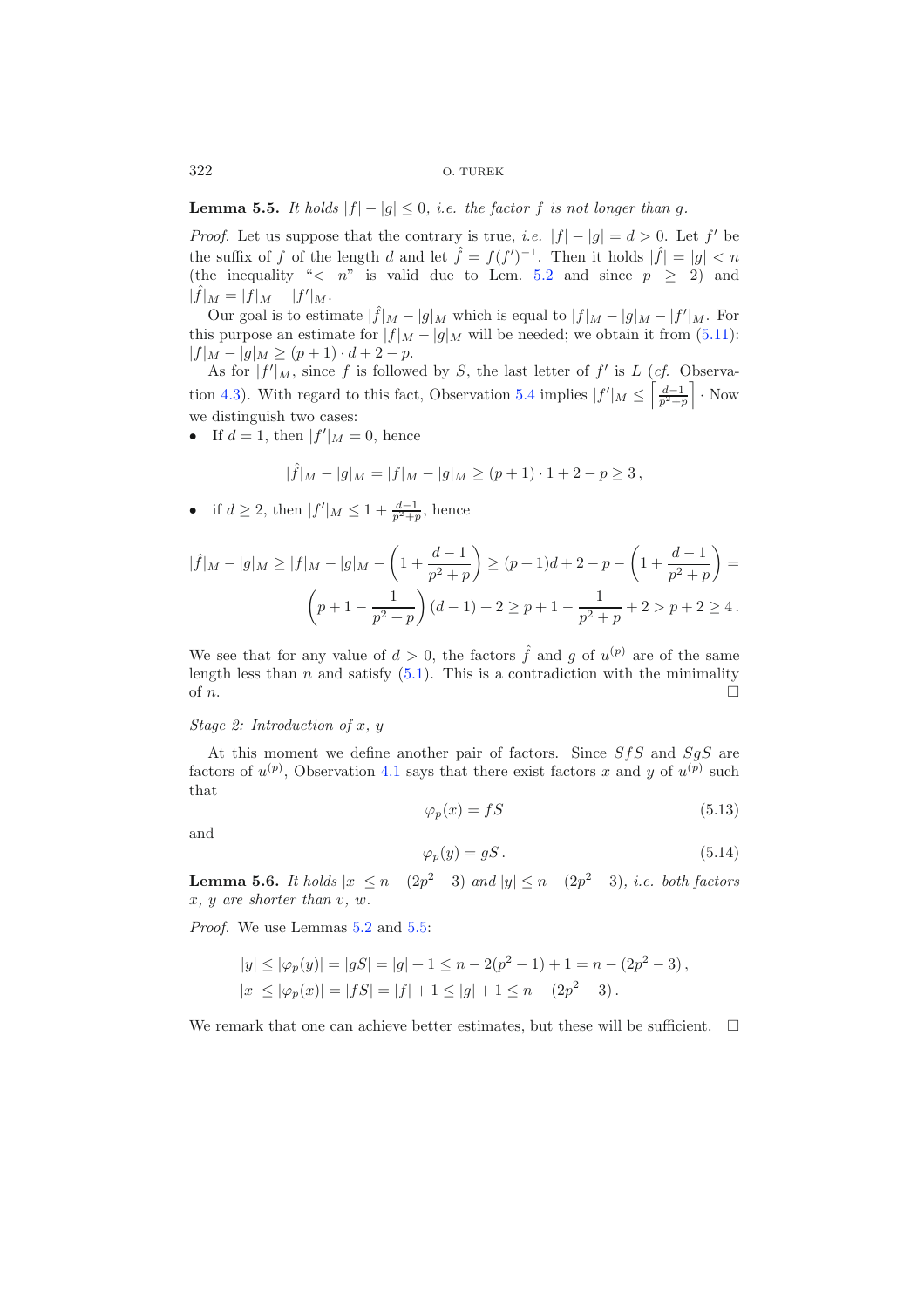**Lemma 5.7.** *It holds*

$$
|x|_M - |y|_M = -(|f| - |g|) + |f|_M - |g|_M + p + 1 \tag{5.15}
$$

<span id="page-10-3"></span><span id="page-10-2"></span><span id="page-10-1"></span><span id="page-10-0"></span>
$$
|x| - |y| = 1 + |f|_M - |g|_M. \tag{5.16}
$$

*Proof.* The proof of both statements is straightforward using the definitions of  $x$ and y, Proposition [4.6,](#page-6-3) the identity  $|v| = |v|_L + |v|_S + |v|_M$  holding for any factor v, and Equality  $(5.10)$ .  $\Box$ 

Lemma [5.7](#page-9-1) has an immediate corollary:

### **Lemma 5.8.**

$$
|x|_M - |y|_M = |x| - |y| - (|f| - |g|) + p \tag{5.17}
$$

$$
|x|_M - |y|_M \ge |x| - |y| + p. \tag{5.18}
$$

*Proof.* If we substitute for  $|f|_M - |g|_M$  from [\(5.16\)](#page-10-0) to [\(5.15\)](#page-10-1), we obtain [\(5.17\)](#page-10-2). Equality  $(5.17)$  and Lemma [5.5](#page-9-0) then give  $(5.18)$ .

In what follows we split the proof according to the sign of  $|x| - |y|$ , and we show that whatever the value of  $|x| - |y|$  is, it always contradicts the minimality of n.

*Case*  $|x| - |y| > 0$ 

We set  $|x| - |y| = d \ge 1$  and denote  $\hat{y} = yy'$ , where y' is a factor of  $u^{(p)}$  of the length d such that  $yy'$  is a factor of  $u^{(p)}$ . Then  $|x| = |\hat{y}|$ . Moreover  $|x| < n$  due to Lemma [5.6.](#page-9-2)

Our goal is to estimate  $|x|_M - |\hat{y}|_M$  which is equal to  $|x|_M - |y|_M - |y'|_M$ . The difference  $|x|_M - |y|_M$  can be estimated using Inequality [\(5.18\)](#page-10-3):  $|x|_M - |y|_M \ge d+p$ .

Let us proceed to  $|y'|_M$ . Recall at first that  $\varphi_p(y) = gS$  (*cf.* [\(5.14\)](#page-9-3)). Thus the last letter of the factor  $y$  is either  $L$  or  $M$ , which implies, with respect to Observation [4.3,](#page-5-1) that the first letter of  $y'$  is either L or S, *i.e.* different from M. Observation [5.4](#page-8-3) then gives  $|y'|_M \leq \left\lceil \frac{d-1}{p^2+p} \right\rceil$ . Now we distinguish two cases:

- If  $d = 1$ , then  $|y'|_M = 0$ , hence  $|x|_M |\hat{y}|_M = |x|_M |y|_M \ge 1 + p \ge 3$ ;
- if  $d \ge 2$ , then  $|y'|_M \le 1 + \frac{d-1-1}{p^2+p}$ , hence

$$
|x|_M - |\hat{y}|_M \ge d + p - 1 - \frac{d-2}{p^2 + p} \ge p + (d-1)\left(1 - \frac{1}{p^2 + p}\right) + \frac{1}{p^2 + p}
$$
  

$$
\ge p + 1 \cdot \left(1 - \frac{1}{p^2 + p}\right) + \frac{1}{p^2 + p} = p + 1 \ge 3.
$$

The factors x and  $\hat{y}$  are of the same length less than n and for any  $d > 0$  satisfy  $|x|_M - |\hat{y}|_M \geq 3$ . In other words, they contradict the minimality of n.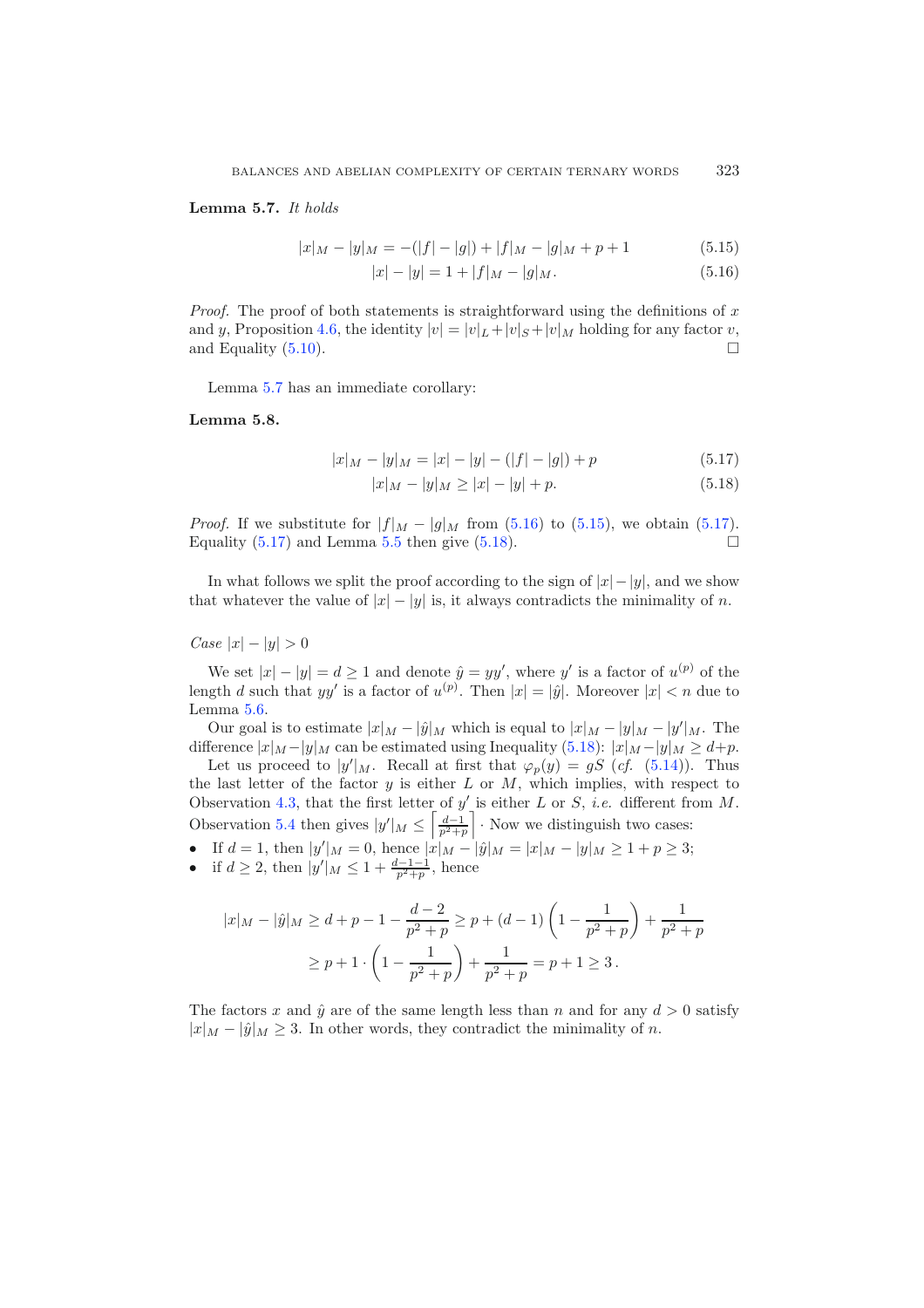*Case*  $|x| - |y| = 0$ 

Equality [\(5.17\)](#page-10-2) implies  $|x|_M - |y|_M = -(|f| - |g|) + p$ , and we know from Lemma [5.5](#page-9-0) that  $|f| - |g| \leq 0$ . Therefore:

• If  $|f|-|g|\leq -1$  or  $p\geq 3$ , we have  $|x|_M-|y|_M\geq 3$ . Since moreover  $|x|=|y|< n$ , we have reached a contradiction with the minimality of  $n$ .

• If  $|f| - |g| = 0$  and  $p = 2$ , Equality [\(5.16\)](#page-10-0) gives  $|f|_M - |g|_M = -1$ . This, however, contradicts Inequality  $(5.11)$ .

The last case to deal with is  $|x| - |y| < 0$ . Since the situation  $|x| - |y| = -1$  is very complicated to study, we will start with the case  $|x|-|y|\leq-2$  and then deal with  $|x| - |y| = -1$  separately.

Case 
$$
|x| - |y| \leq -2
$$

Let us set for simplicity  $d = |x| - |y|$ .

Equality [\(5.16\)](#page-10-0) gives  $|f|_M - |g|_M = d - 1 \leq -3$ . We infer from here and from the minimality of n that  $|f| < |g|$  (otherwise one could consider the prefix of f of the length |g|, denote it by  $\check{f}$ , then  $|\check{f}| = |g| < n$ ,  $|\check{f}|_M - |g|_M \leq |f|_M - |g|_M \leq -3$ , which is a contradiction with the minimality of  $n$ ).

Similarly, we infer from  $|x| < |y| < n$  and from the minimality of n that  $|x|_M - |y|_M \leq 2$  (otherwise we denote the prefix of y of the length |x| by  $\check{y}$ , then  $|x| = |\check{y}| < n$ ,  $|x|_M - |\check{y}|_M \ge 3$ . Equality [\(5.15\)](#page-10-1) then gives an upper bound on  $|g|-|f|$ , namely  $|g|-|f| \leq 2-p-d$ .

Let us denote  $\hat{f} = Sff'$ , where  $Sff'$  is a factor of  $u^{(p)}$  and  $|f'| = |g| - |f| - 1$ . Then  $|f'| \geq 0$  and  $|\hat{f}| = |g| < n$ , and it follows from  $(5.5)$  that if  $f' \neq \epsilon$ , the factor  $f'$  can be chosen such that its first letter is  $S$ , *i.e.* different from  $M$ .

Now we are going to express  $|\hat{f}|_M - |g|_M$  which is equal to  $|f|_M - |g|_M + |f'|_M$ . Let us distinguish the cases  $|f'| \in \{0, 1\}$  and  $|f'| \geq 2$ .

• If  $|f'| \in \{0, 1\}$ , we have  $f' = \epsilon$  or  $f' = S$ , hence  $|\hat{f}|_M - |g|_M = |f|_M - |g|_M =$  $d - 1 \leq -3$ .

• Let  $|f'| \geq 2$ . Note that at the same time it holds  $|f'| = |g| - |f| - 1 \leq$  $2 - p - d - 1 \le -d - 1$ , thus necessarily  $d \le -3$ . Observation [5.4](#page-8-3) leads to

$$
|f'|_M \le \left\lceil \frac{|f'|-1}{p^2+p} \right\rceil \le \left\lceil \frac{2-p-d-1-1}{p^2+p} \right\rceil = \left\lceil \frac{-p-d}{p^2+p} \right\rceil \le 1 + \frac{-p-d-1}{p^2+p}.
$$

Then

$$
|\widehat{f}|_M - |g|_M = |f|_M - |g|_M + |f'|_M = d - 1 + |f'|_M \le d - 1 + 1 + \frac{-p - d - 1}{p^2 + p}
$$
  
=  $d \cdot \frac{p^2 + p - 1}{p^2 + p} - \frac{p + 1}{p^2 + p} \le -3 \cdot \frac{p^2 + p - 1}{p^2 + p} - \frac{p + 1}{p^2 + p} = -3 + \frac{2 - p}{p^2 + p} \le -3$ .

We conclude that for any  $d \leq -2$  it holds  $|\hat{f}| = |g| < n$  and  $|\hat{f}|_M - |g|_M \leq -3$ . This is a contradiction with the minimality of n.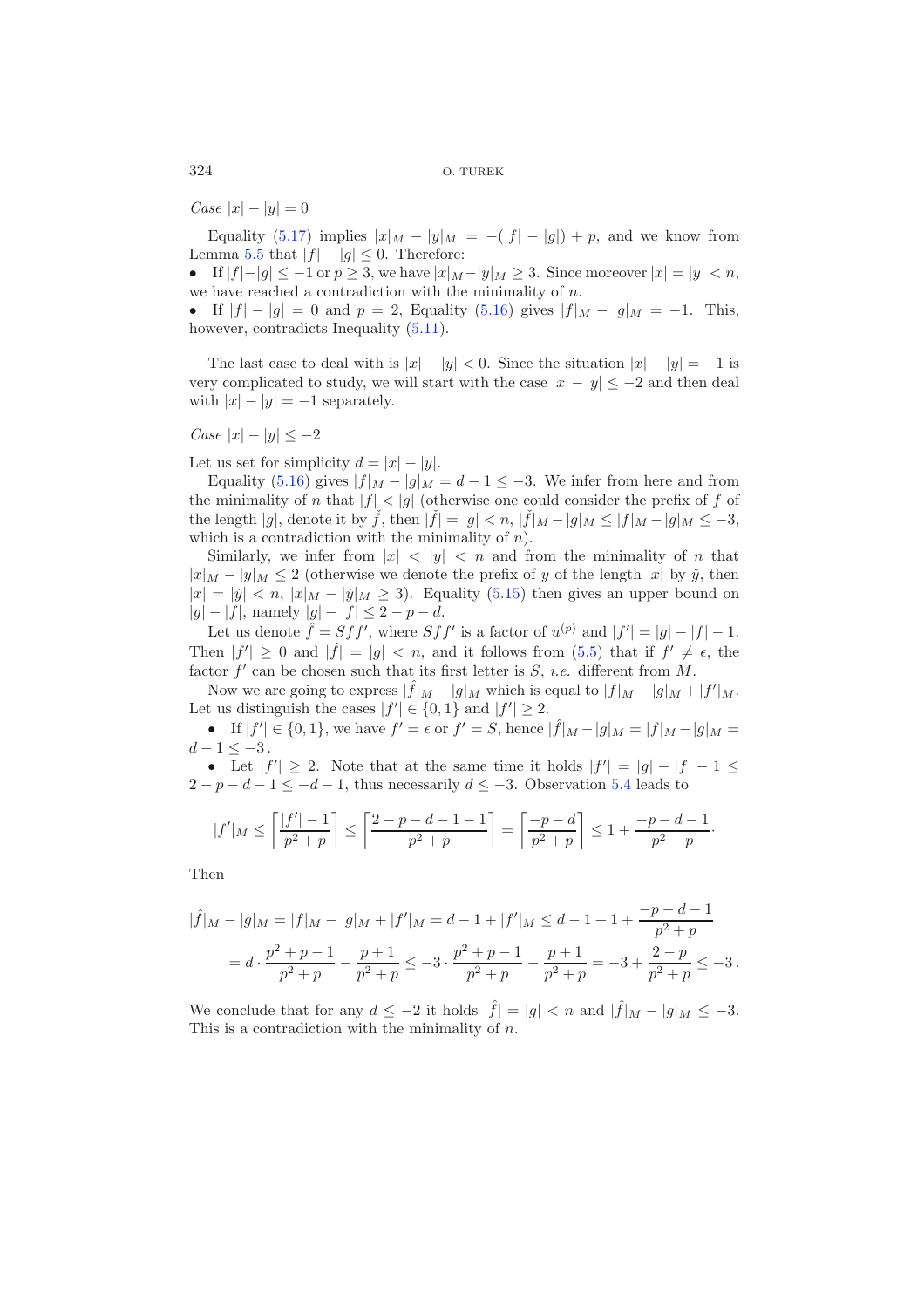<span id="page-12-0"></span>*Case*  $|x| - |y| = -1$ 

In this case, Equality [\(5.16\)](#page-10-0) implies  $|f|_M - |g|_M = -2$  and Equality [\(5.17\)](#page-10-2) implies  $|x|_M - |y|_M = -1 - (|f| - |g|) + p$ .

Since  $|x| < |y| < n$ , necessarily  $|x|_M - |y|_M \leq 2$  (the contrary contradicts the minimality of  $n$ ), hence  $(5.17)$  gives

<span id="page-12-3"></span><span id="page-12-2"></span>
$$
|f| - |g| \ge p - 3. \tag{5.19}
$$

We observe that this case, namely  $|x| - |y| = -1$ , can occur only for  $p = 2$ , because:

- If p was greater than 3, Inequality  $(5.19)$  would contradict the inequality  $|f| - |q| \leq 0$ , derived in Lemma [5.5.](#page-9-0)
- If p was equal to 3, Inequality  $(5.19)$  together with Lemma [5.5](#page-9-0) would give  $|f| - |g| = 0$ , which would not conform to [\(5.11\)](#page-8-1).

This allows us to restrict our considerations on the case  $p = 2$ . Inequality [\(5.19\)](#page-12-0) implies  $|f| - |g| \ge -1$ , Inequality [\(5.11\)](#page-8-1) implies  $|f| - |g| \le \frac{|f|_M - |g|M}{3} = -\frac{2}{3}$ , putting it together we infer  $|f| - |g| = -1$ . This allows us to use equation [\(5.15\)](#page-10-1) to compute  $|x|_M - |y|_M$ : we obtain  $|x|_M - |y|_M = 2$ .

Let us sum up the relations between  $x$  and  $y$  and between  $f$  and  $g$ :

$$
|x|_M - |y|_M = 2 \quad \land \quad |x| - |y| = -1, \tag{5.20}
$$

$$
|f|_M - |g|_M = -2 \quad \wedge \quad |f| - |g| = -1. \tag{5.21}
$$

<span id="page-12-1"></span>Our next goal is to prove this lemma:

**Lemma 5.9.** *It holds:*

- *The word*  $Lx$  *is a factor of*  $u^{(p)}$  *and it holds*  $Lx = LLS \cdots ML$ ,
- the word MLy is a factor of  $u^{(p)}$  and it holds  $MLy = MLS \cdots SL$ .

*Proof of Lemma [5.9.](#page-12-1)*

The proof will be done in ten steps.

*Step 1.* (Possible prefixes and suffixes of  $v, w'$ ) The following four statements hold:

|  | (i) $v = MLSLLSM \cdots$ or $v = MLLSLLSM \cdots$ ,       |
|--|-----------------------------------------------------------|
|  | (ii) $v = \cdots MLSLLSM$ or $v = \cdots MLLSLLSM$ ,      |
|  | (iii) $w' = MLSLLSM \cdots$ or $w' = MLSLLSLLSM \cdots$ , |
|  | (iv) $w' = \cdots MLLSLLSM$ or $w' = \cdots MLSLLSLLSM$ . |

*Proof.* We have found in the proof of Lemma [5.2](#page-7-4) that

$$
w' = M w^{(1)} w w^{(2)} M = M w^{(1)} \hat{w}^{(1)} M \cdots M \hat{w}^{(2)} w^{(2)} M,
$$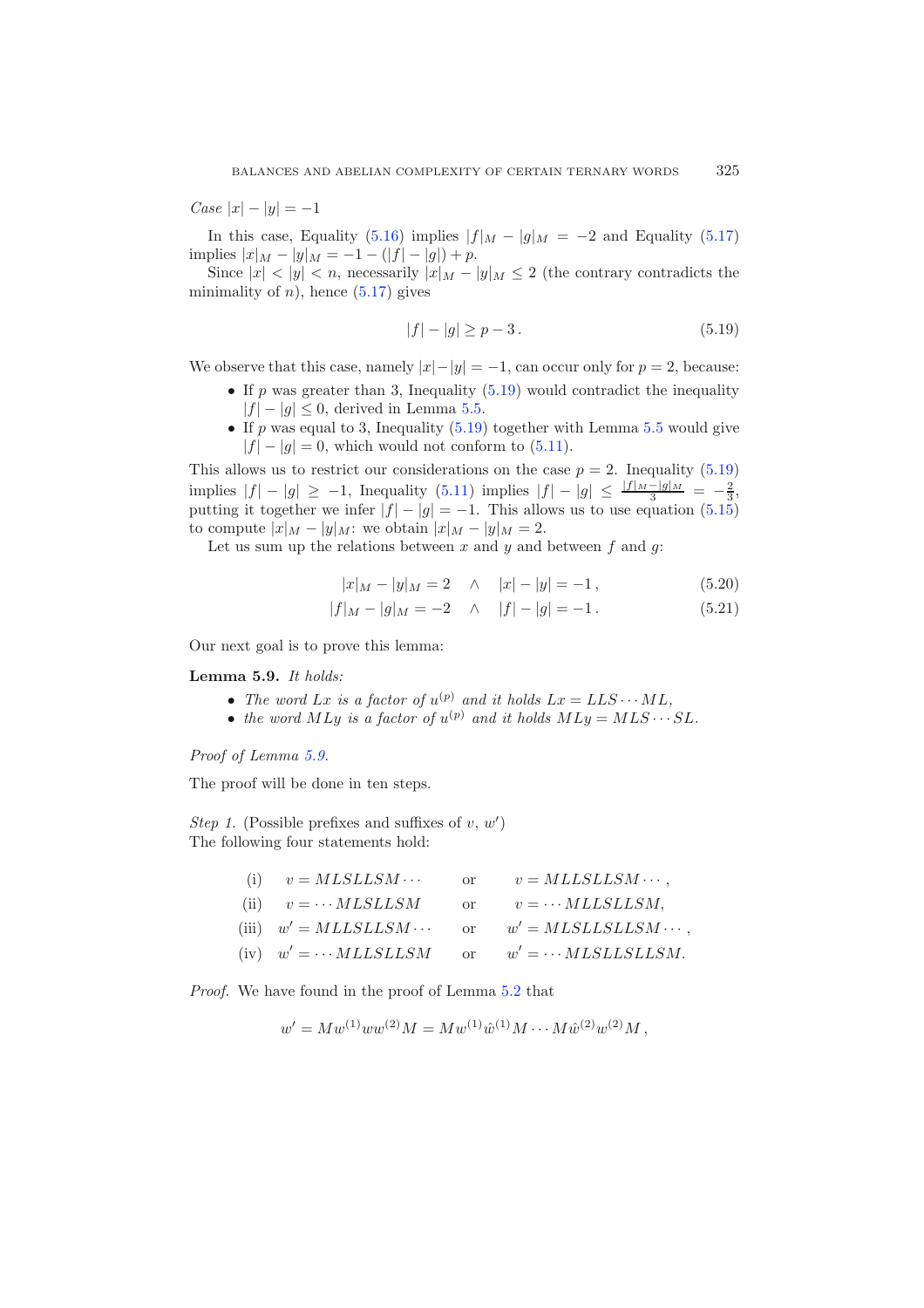where  $|w^{(j)}\hat{w}^{(j)}|_M = 0$  and  $|\hat{w}^{(j)}| \geq p^2 + p$  for  $j = 1, 2$ . Taking into account Observation [4.5,](#page-5-3) we deduce that for  $p = 2$ , the prefix of w' and its suffix can be equal to either MLLSLLSM or MLSLLSLLSM, thus (iii) and (iv) are proved.

Statements (i) and (ii) say in fact, with regard to Observation [4.5,](#page-5-3) that  $v$ cannot have the segment MLSLLSLLSM as its prefix and suffix, respectively. Let us suppose to the contrary that *e.g.*  $v = MLSLLSLLSM\cdots$ . We define  $\hat{v} = (MLSLLS/LS)^{-1}v$ , then  $|\hat{v}|_M = |v|_M - 1$ . At the same time we denote  $\hat{w} = \hat{w}^{-1}w$ , where  $\check{w}$  is the prefix of w of the length 9 (thus  $|\hat{w}| = |\hat{v}| < n$ ). Since  $w = \hat{w}^{(1)}M \cdots$ , it follows from Observation [4.5](#page-5-3) that  $\check{w}$  contains exactly 1 letter M, hence  $|\hat{w}|_M = |w|_M - 1$ . Therefore  $|\hat{v}|_M - |\hat{w}|_M = 3$ , which is a contradiction with the minimality of  $n$ .  $\Box$ 

*Step 2.* (Possible prefixes and suffixes of  $f$ ,  $g$ ) It holds

(i) 
$$
f = MLS \cdots
$$
 or  $f = LLS \cdots$ ,  
\n(ii)  $f = \cdots SML$  or  $f = \cdots SLL$ ,  
\n(iii)  $g = LLS \cdots$  or  $g = MLLS \cdots$ ,  
\n(iv)  $g = \cdots SLL$  or  $g = \cdots SMLL$ .

*Proof.* It is a trivial consequence of Step 1 and of the definitions of  $f$  and  $g$ .  $\Box$ 

*Step 3.* (The prefix and suffix of  $f$ ) It holds  $f = LLS \cdots SLL$ .

*Proof.* • We show at first that  $f = \cdots SLL$ . Step 2 implies  $f = \cdots SML$  or  $f = \cdots SLL$ . Let us suppose for a while that  $f = \cdots SML$ . We put  $\hat{f} = Sf(ML)^{-1}$  (it is a factor of  $u^{(p)}$ , because Sf is a factor of  $u^{(p)}$ , *cf.* Eq. [\(5.5\)](#page-7-5)). Then  $|\hat{f}| = |f| - 1$ ,  $|\hat{f}|_M = |f|_M - 1$ .

Since  $g = \cdots LL$  according to Step 2, we are allowed to set  $\hat{g} = g(LL)^{-1}$ . Then it holds  $|\hat{g}| = |g| - 2$ ,  $|\hat{g}|_M = |g|_M$ .

The factors  $\hat{f}$  and  $\hat{g}$  satisfy  $|\hat{f}| = |\hat{g}| < n$  and  $|\hat{f}|_M - |\hat{g}|_M = |f|_M - |g|_M - 1 = -3$ , see  $(5.21)$ . This is a contradiction with the minimality of n.

• The proof of  $f = LLS \cdots$  is slightly simpler. We know from Step 2 that  $f = MLS \cdots$  or  $f = LLS \cdots$ . However, if  $f = MLS \cdots$ , one can set  $\hat{f} = M^{-1}f$ ,  $\hat{q} = q(LL)^{-1}$ , and end the proof by contradiction similarly as above.

• Finally, it follows from equation [\(5.10\)](#page-8-0) and Step 2 that  $f \neq LLSLL$ .  $\Box$ 

*Step 4.* (The prefixes and suffixes of v, w' and q) It holds

- (i)  $v = MLLSLLSM \cdots MLLSLLSM$ ,
- (ii)  $w' = MLSLLSLLSM \cdots MLSLLSLLSM,$
- (iii)  $q = MLLS \cdots SMLL$ .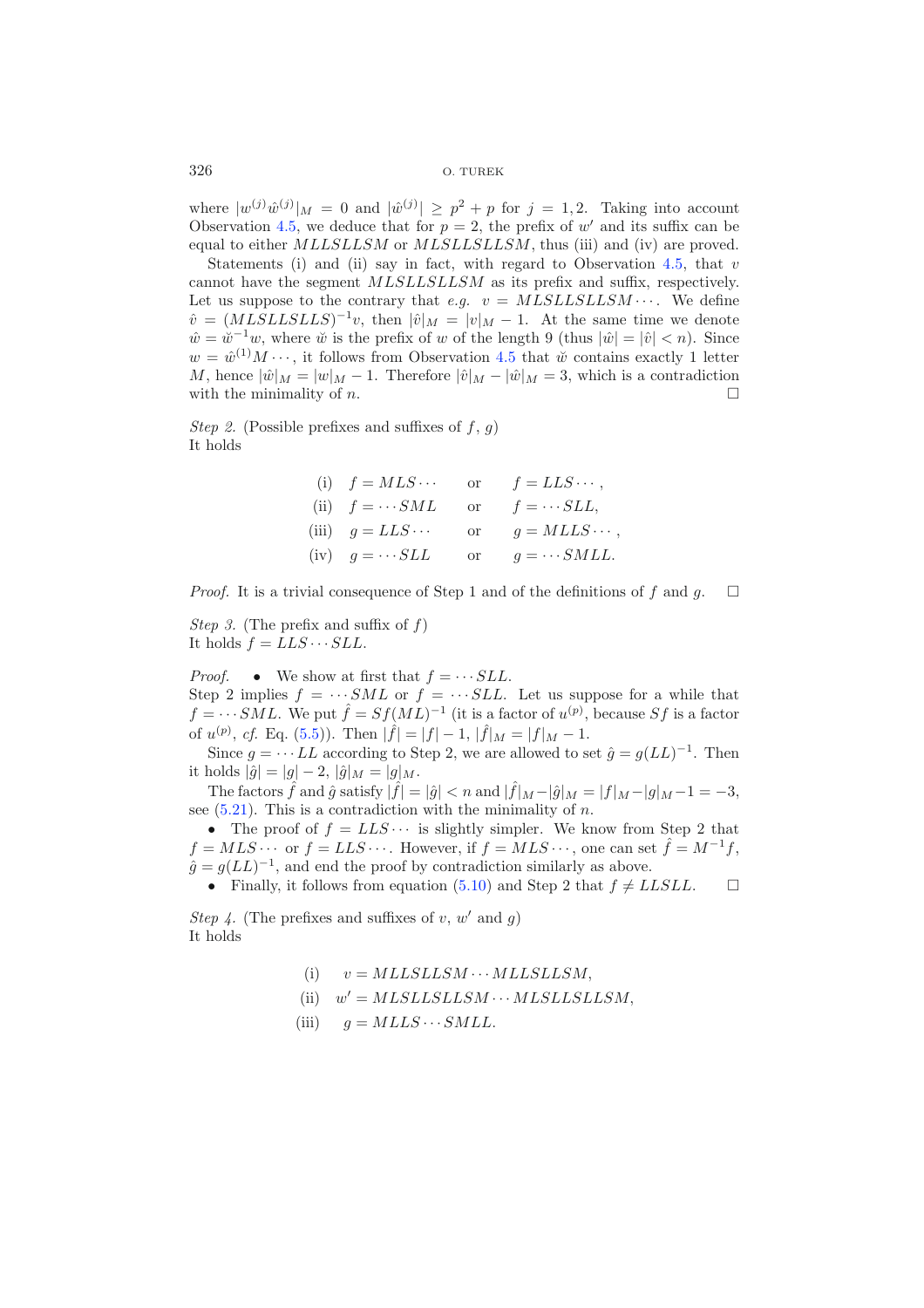*Proof.* Statement (i) is a straightforward consequence of Step 3. Statement (ii) follows from (i), which can be proven by contradiction using similar ideas as in the proof in Step 1. Statement (iii) is a consequence of (ii).  $\Box$ 

*Step 5.* (The prefixes and suffixes of x and y) It holds

> (i)  $x = L \cdots LL$  or  $x = L \cdots ML$ , (ii)  $y = SLLS \cdots$  and  $y = \cdots LSL$ .

*Proof.* (i) Since  $fS = \varphi_2(x)$  and  $fS = LLS \cdots SLLS$  according to Step 3, obviously  $x = L \cdots LL$  or  $x = L \cdots ML$ , *cf.* Observation [4.2](#page-5-0) for  $p = 2$ . (ii) It follows from Step 4 that  $y = \cdots SL$ , Observation [4.3](#page-5-1) then gives  $y = \cdots LSL$ .

Observation [4.4](#page-5-2) and Step 4 imply  $g = MLLSLLSM \cdots$ , hence  $y = SLLS \cdots$ .  $\Box$ 

*Step 6.* (Two letters after y) The word  $yLS$  is a factor of  $u^{(p)}$ .

*Proof.* It is a consequence of Step 5 and Observation [4.4.](#page-5-2)

 $\Box$ 

*Step 7.* (The suffix of x) It holds  $x = \cdots ML$ .

*Proof.* We consider the result of Step 5 and prove that  $x = \cdots LL$  contradicts the minimality of n. Let  $x = \cdots LL$ . Observation [4.5](#page-5-3) then implies that x is followed either by SM or by SLLSM. In the first case we define  $\hat{x} = L^{-1}xSM$ . Taking  $(5.20)$  into account, we see that the pair  $\hat{x}$ , y contradicts the minimality of n. In the case when x is followed by the group  $SLLSM$ , we define  $\hat{x} = \check{x}^{-1}xSLLSM$ where  $\check{x}$  is the prefix of x of the length 2 (*i.e.*  $\check{x} = LL$  or  $\check{x} = LS$ ). Also we define  $\hat{y} = yLS$  (this is allowed due to Step 6). The pair  $\hat{x}$ ,  $\hat{y}$  now contradicts the minimality of *n* with regard to  $(5.20)$  (recall that  $|y| + 2 < n$  by Lem. [5.6\)](#page-9-2).  $\Box$ 

*Step 8.* (The letter before x) The word  $Lx$  is a factor of  $u^{(p)}$ .

*Proof.* Since SfS is a factor of  $u^{(p)}$  and  $fS = \varphi_p(x)$ , it follows from Observa-tion [4.2](#page-5-0) that Lx or Mx is a factor of  $u^{(p)}$ . However, if Mx is a factor of  $u^{(p)}$ , then the factors Mx and y contradict the minimality of n with regard to  $(5.20)$ .  $\Box$ 

*Step 9.* (The prefix of x) It holds  $x = LS \cdots$ .

*Proof.* Since Lx is a factor of  $u^{(p)}$  according to Step 8 and  $x = L \cdots$  according to Step 5, the word  $Lx = LL \cdots$  is a factor of  $u^{(p)}$ . Observation [4.2](#page-5-0) then gives  $Lx = LLS \cdots$ .

*Step 10.* (Two letters before y) The word  $MLy$  is a factor of  $u^{(p)}$ .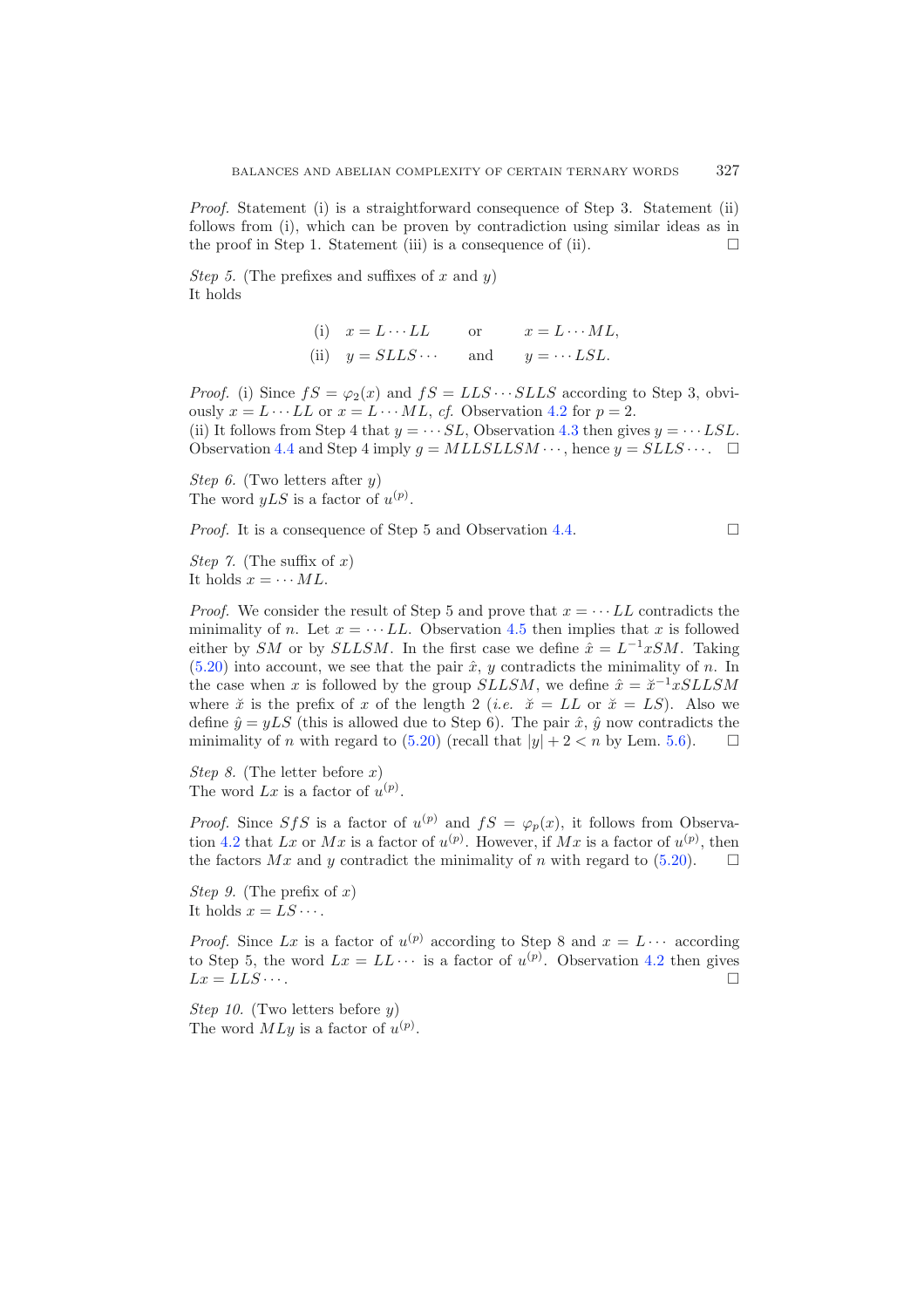*Proof.* Step 5 and Observation [4.4](#page-5-2) imply that  $LLy$  or  $MLy$  is a factor of  $u^{(p)}$ . Let us suppose for a while that  $LLy = LLSLLS \cdots$  is a factor of  $u^{(p)}$ . Observation [4.5](#page-5-3) implies immediately that  $LLy = LLSLLSM \cdots$ . We introduce the word  $\hat{y}$  =  $(SLLSM)^{-1}yLS$  which is a factor of  $u^{(p)}$  due to Step 6. Then we define  $\tilde{x} =$  $(LS)^{-1}x$ , this is a factor of  $u^{(p)}$  due to Step 9. It follows from [\(5.20\)](#page-12-3) that the factors  $\hat{x}$ ,  $\hat{y}$  satisfy  $|\hat{x}| = |\hat{y}| < n$ ,  $|\hat{x}|_M - |\hat{y}|_M = 3$ , *i.e.* they contradict the minimality of  $n$ .

This finishes the proof of Lemma [5.9.](#page-12-1) The statement follows from the results of Steps 5, 7, 8, 9, 10.

#### *Stage 3: Introduction of* r*,* s

Lemma  $5.9$  together with Observation  $4.1$  allow one to define factors r and s of  $u^{(p)}$  such that

$$
\varphi_2(r)L = Lx \,, \qquad \varphi_2(s)L = Ly \,.
$$

It is obvious that  $|r| \leq |x|, |s| \leq |y|$ , hence  $|r| < n, |s| < n$ , *cf.* Lemma [5.6.](#page-9-2) Proposition [4.6](#page-6-3) and relations [\(5.21\)](#page-12-2), [\(5.20\)](#page-12-3) enable us to compute  $|r| - |s|$ ,

$$
|r| - |s| = (|x|_S + |x|_M) - (|y|_S + |y|_M) = (|x|_S - |y|_S) + (|x|_M - |y|_M)
$$
  
= (|fS|\_M - |gS|\_M) + (|x|\_M - |y|\_M) = (|f|\_M - |g|\_M) + (|x|\_M - |y|\_M) = -2 + 2 = 0,

and also  $|r|_M - |s|_M$ :

$$
|r|_M - |s|_M = (-|x|_L + 2|x|_S) - (-|y|_L + 2|y|_S) = -(|x|_L - |y|_L) + 2(|x|_S - |y|_S)
$$
  
\n
$$
= -[|x| - |y| - (|x|_S - |y|_S) - (|x|_M - |y|_M)] + 2(|x|_S - |y|_S)
$$
  
\n
$$
= -(|x| - |y|) + 3(|x|_S - |y|_S) + (|x|_M - |y|_M)
$$
  
\n
$$
= -(|x| - |y|) + 3(|fS|_M - |gS|_M) + (|x|_M - |y|_M) = -(-1) + 3 \cdot (-2) + 2 = -3.
$$

The pair r, s thus satisfy  $|r| = |s| < n$  and  $|r|_M - |s|_M \leq -3$ . This is a contradiction with the minimality of  $n$ .

The proof of Theorem [5.1](#page-6-0) is completed.

# 6. Balance bound with respect to the letter *S*

<span id="page-15-0"></span>Once we know that  $u^{(p)}$  is 2-balanced with respect to the letter M, it is easy to prove that it is 2-balanced with respect to the letter S as well.

**Theorem 6.1.** Let v, w be factors of  $u^{(p)}$  such that  $|v| = |w|$ . Then

$$
|\,|v|_S - |w|_S\,| \leq 2.
$$

*Proof.* We will proceed by contradiction. Let us assume that there exist factors |v|, |w| of  $u^{(p)}$  such that  $|v| = |w|$  and  $|v|_S - |w|_S > 2$ . Obviously one can suppose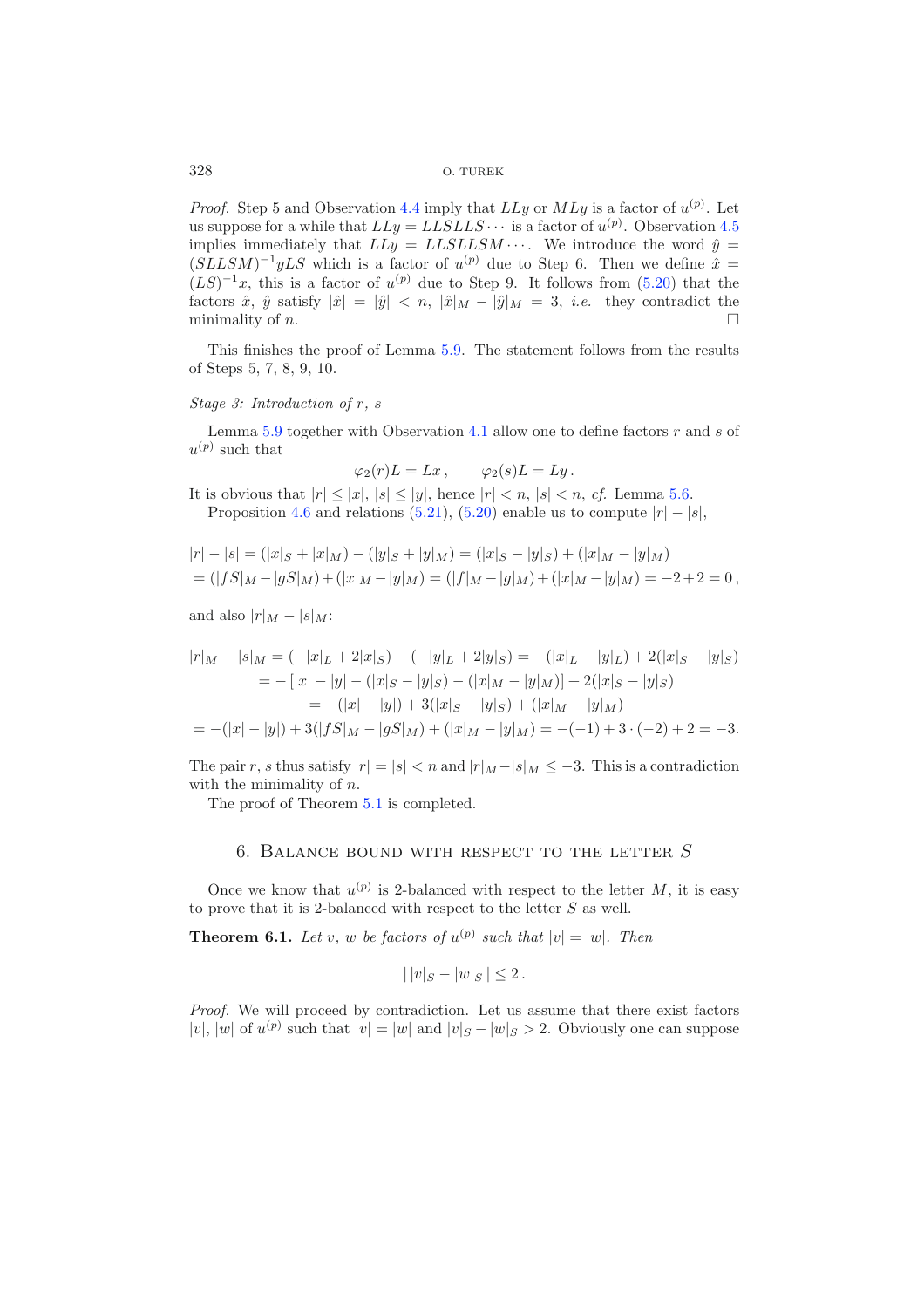that  $|v|_S - |w|_S = 3$ . Then, with regard to the substitution rule [\(2.3\)](#page-3-1), one has

$$
|\varphi_p(v)| = (p+1)|v|_L + |v|_S + p|v|_M
$$
  

$$
|\varphi_p(w)| = (p+1)|w|_L + |w|_S + p|w|_M,
$$

hence, using the identities  $|v|_L = |v| - |v|_S - |v|_M$ ,  $|w|_L = |w| - |w|_S - |w|_M$ ,

$$
|\varphi_p(v)| - |\varphi_p(w)| = (p+1)(|v|_L - |w|_L) + (|v|_S - |w|_S) + p(|v|_M - |w|_M)
$$
  
= (p+1)(|v| - |w|) - p(|v|\_S - |w|\_S) - (|v|\_M - |w|\_M).

Since the factors v and w are of the same length, they satisfy  $|v|_M - |w|_M \ge -2$ with regard to Theorem [5.1,](#page-6-0) hence

$$
|\varphi_p(v)| - |\varphi_p(w)| \le (p+1) \cdot 0 - p \cdot 3 - (-2) = 2 - 3p < 0.
$$

Furthermore, since  $|\varphi_p(v)|_M = |v|_S$  and  $|\varphi_p(w)|_M = |w|_S$ , one has

$$
|\varphi_p(v)|_M - |\varphi_p(w)|_M = |v|_S - |w|_S = 3.
$$

Let  $\hat{w}'$  be a prefix of  $\varphi_p(w)$  of the length  $|\varphi_p(v)|$ . Then  $|\hat{w}'|_M \leq |\varphi_p(w)|_M$ , hence

$$
|\varphi_p(v)|_M - |\hat{w}'|_M \ge |\varphi_p(v)|_M - |\varphi_p(w)|_M \ge 3,
$$

and since it holds  $|\hat{w}'| = |\varphi_p(v)|$ , we have reached a contradiction with Theo-rem [5.1.](#page-6-0)  $\Box$ 

# 7. Balance bound with respect to the letter *L*

<span id="page-16-0"></span>This section is devoted to the proof of the third part of Theorem [3.1.](#page-4-1) As we will see, we will use both facts proved in the previous two sections.

**Theorem 7.1.** Let v, w be factors of  $u^{(p)}$  such that  $|v| = |w|$ . Then

$$
|\,|v|_L - |w|_L\,| \leq 3.
$$

*Proof.* We will again proceed by contradiction. Let us assume that there exist factors |v|, |w| of  $u^{(p)}$  such that  $|v| = |w| = n$  and

$$
|v|_L - |w|_L > 3. \t\t(7.1)
$$

Let  $n$  be the minimal number with this property.

We denote  $v = v_1 \cdots v_n$ ,  $w = w_1 \cdots w_n$ . The minimality of *n* implies

$$
v_1 = v_n = L,\tag{7.2}
$$

$$
w_1 \neq L, \quad w_n \neq L,\tag{7.3}
$$

$$
|v|_L - |w|_L = 4.
$$
\n(7.4)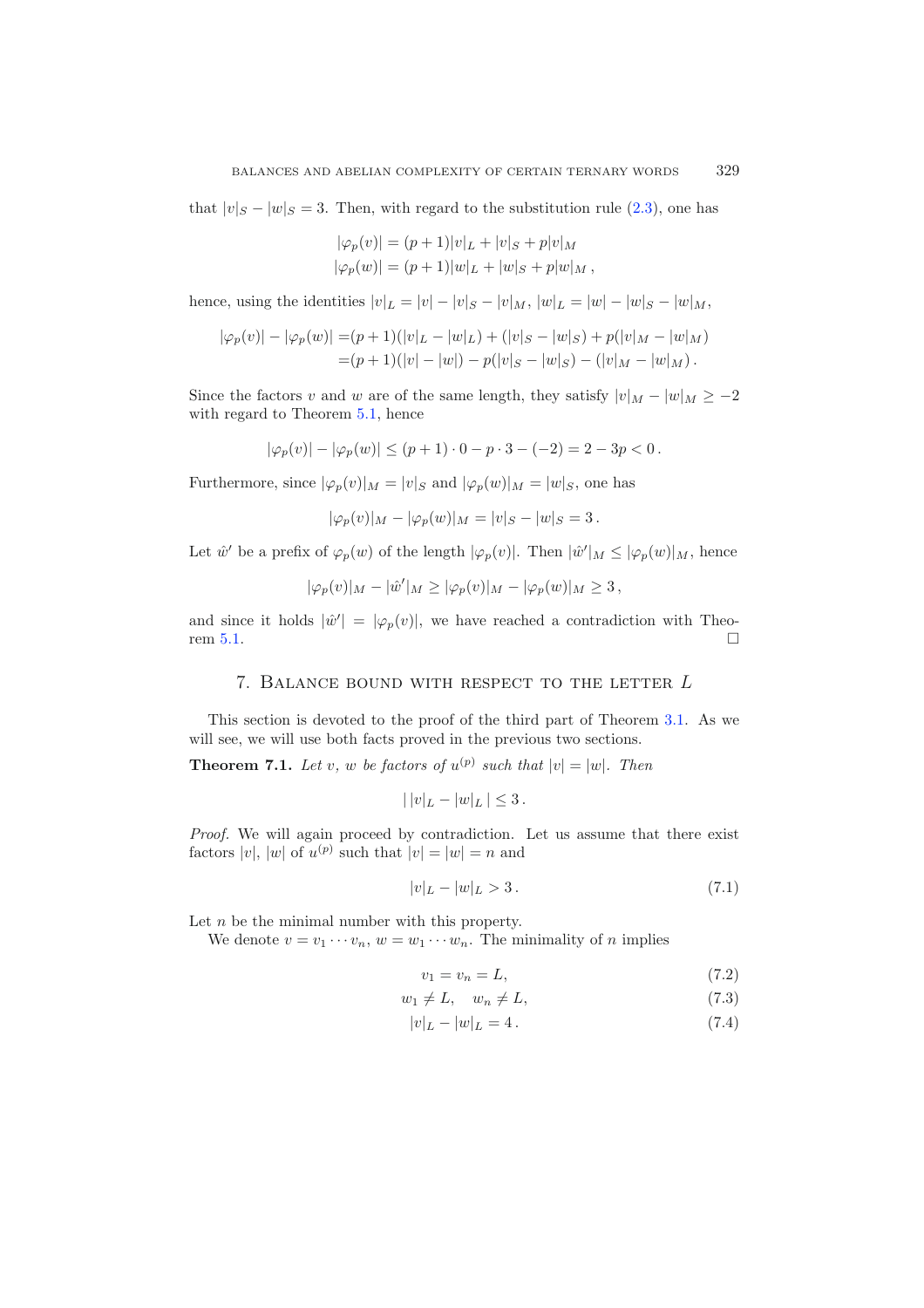The identity  $|v| - |w| = |v|_L - |w|_L + |v|_S - |w|_S + |v|_M - |w|_M$  gives

$$
|v|_S - |w|_S + |v|_M - |w|_M = -4,
$$

and since  $|v|_S - |w|_S \geq -2$  and  $|v|_M - |w|_M \geq -2$  by virtue of Theorems [5.1](#page-6-0) and [6.1,](#page-15-0) respectively, we infer

$$
|v|_S - |w|_S = -2
$$
 and  $|v|_M - |w|_M = -2$ .

Note that since  $v_1 = v_n = L$ , Observation [4.2](#page-5-0) implies that there are  $k, \ell \in$  $\{0,1,\ldots,p-1\}$  and  $X \in \{S,M\}$  such that  $XL^kvL^{\ell}S$  is a factor of  $u^{(p)}$ . We use these k and  $\ell$  and define factors v' and w' of  $u^{(p)}$  in the following way:

$$
v' = L^k v L^{\ell} S,
$$
  

$$
w' = w_2 \cdots w_n.
$$

Now we can apply Observation [4.1](#page-4-0) which establishes the existence of factors  $x$  and y of  $u^{(p)}$  satisfying

$$
\varphi_p(x) = v', \qquad \varphi_p(y) = w';
$$

obviously  $|y| \leq |w'| = n - 1$ .

We are going to compute  $|x|_L - |y|_L$  and  $|x| - |y|$ . For that purpose the following relations will be useful:

$$
\begin{aligned}\n|v'|_L &= |v|_L + k + \ell, & |w'|_L &= |w|_L, \\
|v'|_S &= |v|_S + 1, & |w'|_S - |w|_S &= -|w_1|_S \in \{-1, 0\}, \\
|v'|_M &= |v|_M, & |w'|_S + |w'|_M &= |w|_S + |w|_M - 1.\n\end{aligned}
$$

Using these relations and Proposition [4.6,](#page-6-3) one can derive

$$
|x|_L - |y|_L = |v'|_L - (p-1)|v'|_S - (|w'|_L - (p-1)|w'|_S)
$$
  
\n
$$
= |v'|_L - |w'|_L - (p-1)(|v'|_S - |w'|_S)
$$
  
\n
$$
= |v|_L + k + \ell - |w|_L - (p-1)(|v|_S + 1 - |w|_S + |w_1|_S)
$$
  
\n
$$
= 4 + k + \ell - (p-1)(-2 + 1 + |w_1|_S)
$$
  
\n
$$
\geq 4 + 0 + 0 - (p-1)(-2 + 1 + 1) = 4
$$

and

$$
|x| - |y| = |v'|_S + |v'|_M - (|w'|_S + |w'|_M)
$$
  
= |v|\_S + 1 + |v|\_M - (|w|\_S + |w|\_M - 1)  
= |v|\_S - |w|\_S + |v|\_M - |w|\_M + 2 = -2 - 2 + 2 = -2.

Since x is shorter than y, we consider the prefix of length  $|x|$  of y and denote it by  $\hat{y}$ ; it obviously holds  $|\hat{y}|_L \leq |y|_L$ . Therefore

$$
|x| = |\hat{y}| < n
$$
 and  $|x|_L - |\hat{y}|_L \ge |x|_L - |y|_L = 4$ ;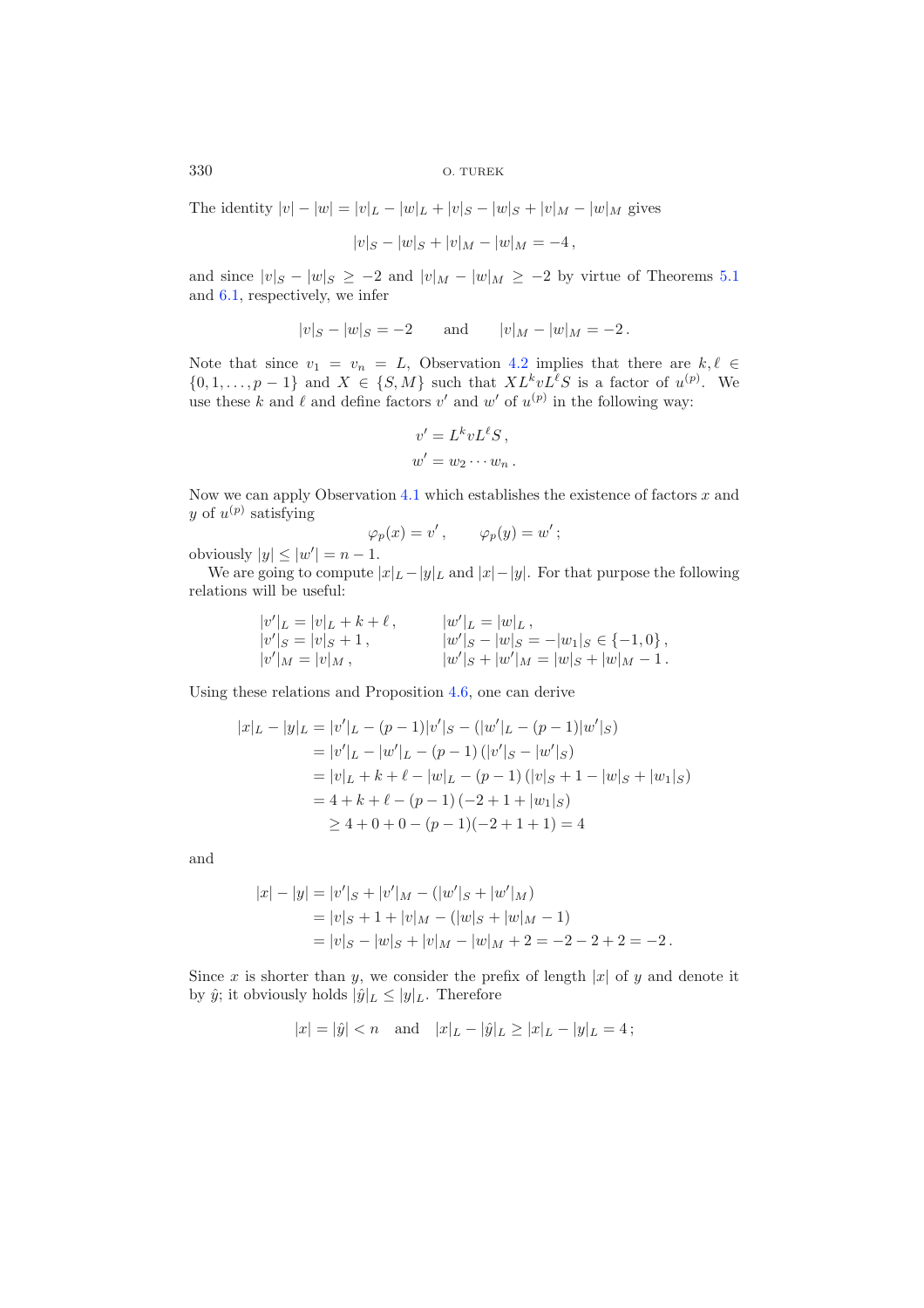in other words, factors x and  $\hat{y}$  contradict the minimality of n.

# 8. Optimality of the balance bounds

To complete the proof of Theorem [3.1,](#page-4-1) we have to show that the bounds 3, 2 and 2 corresponding to  $L, S$  and  $M$ , respectively, are optimal. To demonstrate this fact it suffices to find three pairs of factors of  $u^{(p)}$ , let us denote them by  $(v^{(M)}, w^{(M)}), (v^{(S)}, w^{(S)})$  and  $(v^{(L)}, w^{(L)}),$  such that

| $ v^{(M)}  =  w^{(M)} $ | and | $ v^{(M)} _M -  w^{(M)} _M  = 2,$                   |
|-------------------------|-----|-----------------------------------------------------|
| $ v^{(S)}  =  w^{(S)} $ | and | $\left   v^{(S)} _{S} -  w^{(S)} _{S} \right  = 2,$ |
| $ v^{(L)}  =  w^{(L)} $ | and | $ v^{(L)} _{L} -  w^{(L)} _{L}  = 3.$               |

There are many possibilities, one can take for example:

- $v^{(M)} = M \varphi_p^2(SM), \ w^{(M)} = \varphi_p^2(SL)(L^{p-2}SM)^{-1}$ Then  $|v^{(M)}| = |w^{(M)}| = p^2 + p + 1$ ,  $|v^{(M)}|_{M} - |w^{(M)}|_{M} = 2$ . •  $v^{(S)} = L^{-p} \varphi_p^2 (LSL) M^{-1}, \ w^{(S)} = \varphi_p^2 (ML) L^p$
- Then  $|v^{(S)}| = |w^{(S)}| = 2p^2 + 2p + 1$ ,  $|v^{(S)}|_S |w^{(S)}|_S = 2$ . •  $v^{(L)} = \varphi_p^3(ML^{p-1})\varphi_p^2(LL)(L^{p-2}SM)^{-1}, \ \ w^{(L)} = SM\varphi_p^2(SM)\varphi_p^4(SM)$ Then  $|v^{(L)}| = |w^{(L)}| = p^4 + p^3 + 3p^2 + 1$ ,  $|v^{(L)}|_L - |w^{(L)}|_L = 3$ .

# 9. Abelian complexity

<span id="page-18-0"></span>In this section we will determine the optimal bound for the Abelian complexity function  $AC(n)$  of the infinite word  $u^{(p)}$ , taking advantage of the results on optimal balance bounds that have been derived in the previous part of the paper.

From now on, we will drop the superscript (p) in symbols  $\mathcal{F}_{u^{(p)}}(n)$ ,  $\mathcal{P}_{u^{(p)}}(n)$ .

<span id="page-18-1"></span>**Proposition 9.1.** *For each*  $n \in \mathbb{N}$  *there are numbers*  $s_n \in \mathbb{N}$  *and*  $m_n \in \mathbb{N}$  *such that*  $\mathcal{P}_u(n) \subset {\Psi_1^{(n)}, \ldots, \Psi_9^{(n)}}$ , *where* 

$$
\Psi_1^{(n)} = (n - s_n - m_n + 2, s_n - 1, m_n - 1),
$$
  
\n
$$
\Psi_2^{(n)} = (n - s_n - m_n + 1, s_n - 1, m_n),
$$
  
\n
$$
\Psi_3^{(n)} = (n - s_n - m_n, s_n - 1, m_n + 1),
$$
  
\n
$$
\Psi_4^{(n)} = (n - s_n - m_n + 1, s_n, m_n - 1),
$$
  
\n
$$
\Psi_5^{(n)} = (n - s_n - m_n, s_n, m_n),
$$
  
\n
$$
\Psi_6^{(n)} = (n - s_n - m_n - 1, s_n, m_n + 1),
$$
  
\n
$$
\Psi_7^{(n)} = (n - s_n - m_n, s_n + 1, m_n - 1),
$$
  
\n
$$
\Psi_8^{(n)} = (n - s_n - m_n - 1, s_n + 1, m_n),
$$
  
\n
$$
\Psi_9^{(n)} = (n - s_n - m_n - 2, s_n + 1, m_n + 1).
$$
\n(9.1)

*Consequently,*  $AC(n) \leq 9$ *.*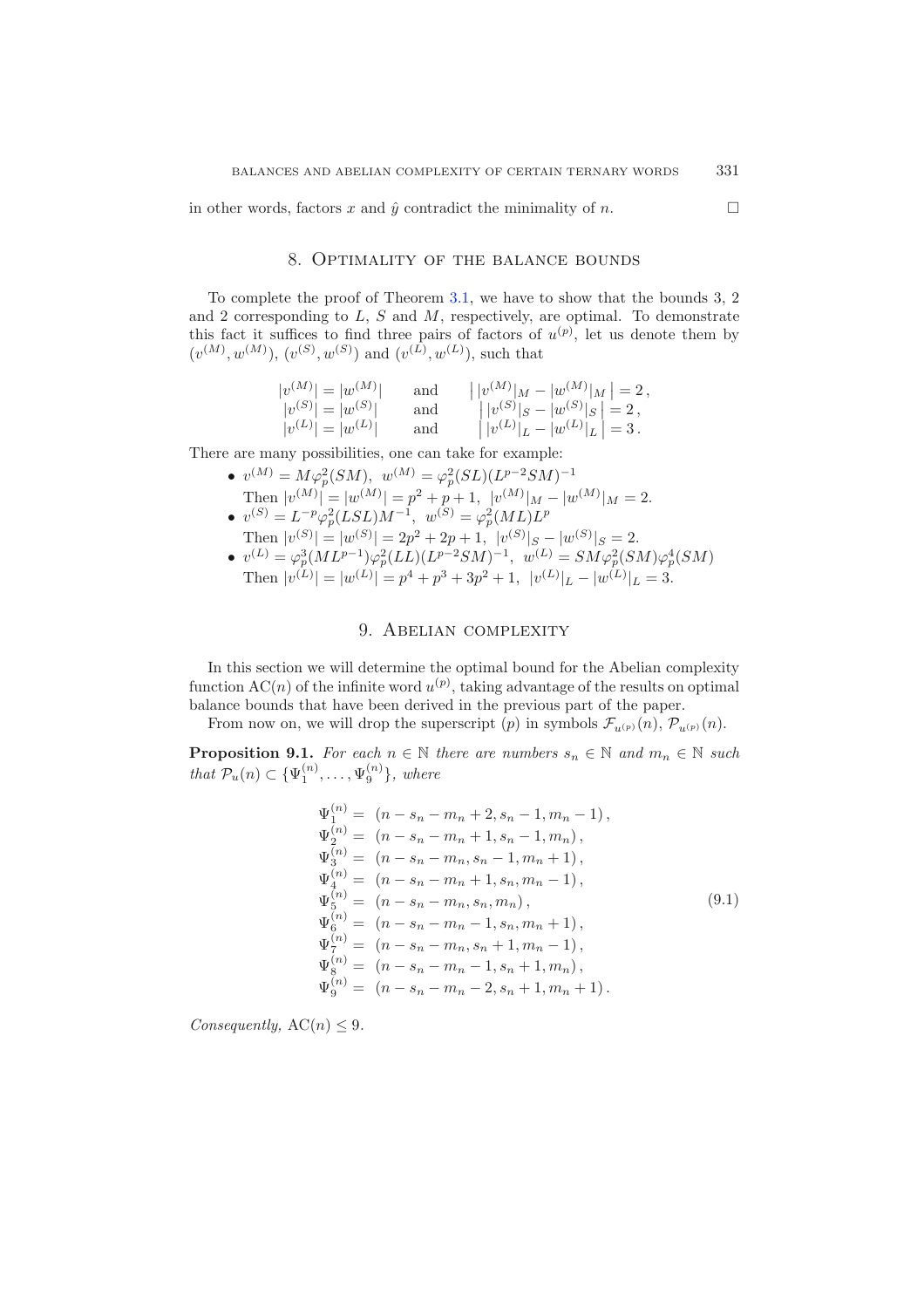*Proof.* For each  $n \in \mathbb{N}$ , Theorem [6.1](#page-15-0) implies that

$$
\max\{|v|_S \mid v \in \mathcal{F}_u(n)\} - \min\{|v|_S \mid v \in \mathcal{F}_u(n)\} \le 2,
$$

thus there is an  $s_n \in \mathbb{N}$  such that

$$
v \in \mathcal{F}_u(n) \quad \Rightarrow \quad |v|_S \in \{s_n - 1, s_n, s_n + 1\}.
$$

Similarly, using Theorem [5.1,](#page-6-0) one finds that there is an  $m_n \in \mathbb{N}$  such that

$$
v \in \mathcal{F}_u(n) \quad \Rightarrow \quad |v|_M \in \{m_n - 1, m_n, m_n + 1\}.
$$

<span id="page-19-0"></span>Since  $|v|_L = |v| - |v|_S - |v|_M$ , we deduce that the set  $\mathcal{P}_u(n)$  is a subset of  $\{\Psi_1^{(n)}, \ldots, \Psi_9^{(n)}\},\$  where  $\Psi_j^{(n)},\ j=1,\ldots,9,$  are given by [\(9.1\)](#page-18-0).

Proposition [9.1](#page-18-1) gives an upper bound of AC(n), namely AC(n)  $\leq$  9 for every  $n \in \mathbb{N}$ , but we can even say more. Indeed, Theorem [7.1](#page-16-0) implies that  $\mathcal{P}_u(n)$  cannot contain at the same time  $\Psi_1^{(n)}$  and  $\Psi_9^{(n)}$ , hence  $AC(n) \leq 8$ . In fact, the optimal bound is even lower, as we will show with the help of the following proposition.

<span id="page-19-2"></span><span id="page-19-1"></span>**Proposition 9.2.** *There is no pair of factors* v, w of  $u^{(p)}$  such that their Parikh *vectors satisfy*  $\Psi(v) - \Psi(w) = (3, -2, -1)$ *.* 

*Proof.* We prove the statement by contradiction. Let us suppose that there are factors v and w of  $u^{(p)}$  satisfying

$$
|v|_L - |w|_L = 3, \quad |v|_S - |w|_S = -2, \quad |v|_M - |w|_M = -1. \tag{9.2}
$$

The factors v and w are obviously of the same length which we denote by n. If  $v = v_1 \cdots v_n$  and  $w = w_1 \cdots w_n$ , we may assume without loss of generality that  $\{v_1, v_n\} \cap \{w_1, w_n\} = \emptyset$  (if *e.g.*  $v_1 = w_n$ , we can replace the pair  $(v, w)$  by  $(v_2 \cdots v_n, w_1, \cdots w_{n-1})$ . Having this assumption and equations [\(9.2\)](#page-19-0), we deduce

$$
w_1 \neq L \quad \text{and} \quad w_n \neq L \,, \tag{9.3}
$$

because if *e.g.*  $w_1 = L$ , then the pair  $v_2 \cdots v_n$  and  $w_2 \cdots w_n$  contradicts Theorem [7.1.](#page-16-0) Similarly, Theorem [6.1](#page-15-0) implies that

$$
v_1 \neq S \quad \text{and} \quad v_n \neq S \,. \tag{9.4}
$$

Let  $k, \ell \geq 0$  and  $X, Y \in \{S, M\}$  be such numbers and letters that the word  $XL^kvL^{\ell}Y$  is a factor of  $u^{(p)}$ . It is a trivial fact that such  $k, \ell, X, Y$  exist. Moreover, Observation [4.3](#page-5-1) implies  $Y = S$  and Observation [4.2](#page-5-0) gives  $k, \ell \leq p$ . We take these k,  $\ell$  and X and define a factor v' of  $u^{(p)}$ , and then define also a factor w' of  $u^{(p)}$ :

$$
v' = L^k v L^\ell S,
$$
  

$$
w' = w_2 \cdots w_n.
$$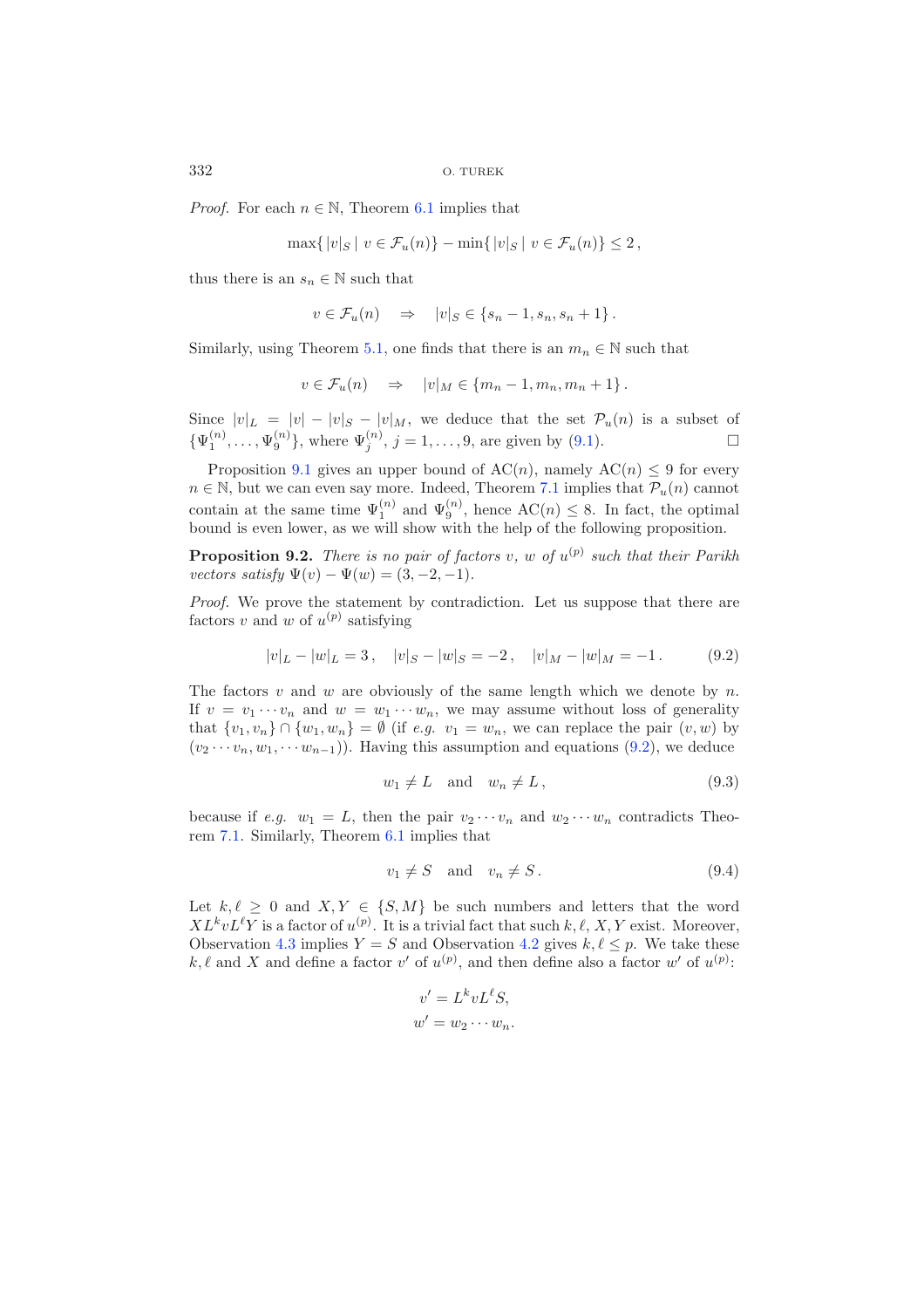<span id="page-20-0"></span>Now we apply Observation [4.1](#page-4-0) which says that there are factors x and y of  $u^{(p)}$ such that

$$
v' = \varphi_p(x), \qquad w' = \varphi_p(y).
$$

Let us write down the following relations between  $v'$  and v and between  $w'$  and  $w$ .

$$
\begin{array}{ll}\n|v'|_L = |v|_L + k + \ell, & |w'|_L = |w|_L, \\
|v'|_S = |v|_S + 1, & |w'|_S - |w|_S = -|w_1|_S = |w_1|_M - 1 \in \{-1, 0\}, \\
|v'|_M = |v|_M, & |w'|_S + |w'|_M = |w|_S + |w|_M - 1,\n\end{array}
$$

and use them to express  $|x|_M - |y|_M$ , applying Proposition [4.6:](#page-6-3)

$$
|x|_M - |y|_M = -|v'|_L + p|v'|_S - (-|w'|_L + p|w'|_S)
$$
  
= - (|v'|\_L - |w'|\_L) + p (|v'|\_S - |w'|\_S)  
= -(|v|\_L + k + \ell - |w|\_L) + p (|v|\_S + 1 - |w|\_S + 1 - |w\_1|\_M)  
= -(3 + k + \ell) + p (-2 + 2 - |w\_1|\_M) = -3 - k - \ell - p|w\_1|\_M, (9.5)

(note that  $|x|_M - |y|_M \leq -3$ ), and also to express  $|x| - |y|$ :

$$
|x| - |y| = |v'|_S + |v'|_M - (|w'|_S + |w'|_M)
$$
  
= |v|\_S + 1 + |v|\_M - (|w|\_S + |w|\_M - 1)  
= |v|\_S - |w|\_S + |v|\_M - |w|\_M + 2 = -2 - 1 + 2 = -1.

*Statement.* It holds

(i)  $y = M \cdots M$ ,

(ii)  $w_1 = S$ .

Both (i) and (ii) can be proved by contradiction:

(i) Suppose that *e.g.* the first letter of y is  $X \neq M$ . We define  $\hat{y} = X^{-1}y$ , then  $|x| = |\hat{y}|$  and  $|x|_M - |\hat{y}|_M = |x|_M - |y|_M \leq -3$ , which is a contradiction with Theorem [5.1.](#page-6-0) Similarly we prove that the last letter of  $y$  is  $M$ .

(ii) Suppose that  $w_1 \neq S$ . We know from [\(9.3\)](#page-19-1) that also  $w_1 \neq L$ , hence  $w_1 = M$ . Then [\(9.5\)](#page-20-0) gives  $|x|_M - |y|_M \leq -3 - p \leq -5$ . Let Y be the last letter of y and  $\hat{y} = yY^{-1}$ . Then it holds  $|\hat{y}| = |x|$  and  $|x|_M - |\hat{y}|_M = |x|_M - |y|_M + |Y|_M \le$  $-5+1=-4$ , which is a contradiction with Theorem [5.1.](#page-6-0)

Statements (i) and (ii) can be used to determine the first letters of  $w$ :

$$
w = w_1 \varphi_p(y) = S \varphi_p(M \cdots M) = S L^{p-1} S \cdots L^{p-1} S.
$$

However, Observation [4.4](#page-5-2) implies that no factor of  $u^{(p)}$  can contain the segment  $SL^{p-1}S$ . This is a contradiction, thus the proposition is proved.  $\Box$ 

**Theorem 9.3.** *(i) Let*  $u^{(p)}$  *be the fixed point of the substitution*  $\varphi_p$  *defined in* [\(2.3\)](#page-3-1)*. Then its Abelian complexity satisfies*  $AC(n) \leq 7$  *for all*  $n \in \mathbb{N}$  *and for all*  $p > 1$ *. (ii)* The bound 7 *is optimal, i.e. it cannot be improved. Moreover, for any*  $p > 1$ *there is infinitely many numbers*  $n \in \mathbb{N}$  *such that*  $AC(n) = 7$ *.*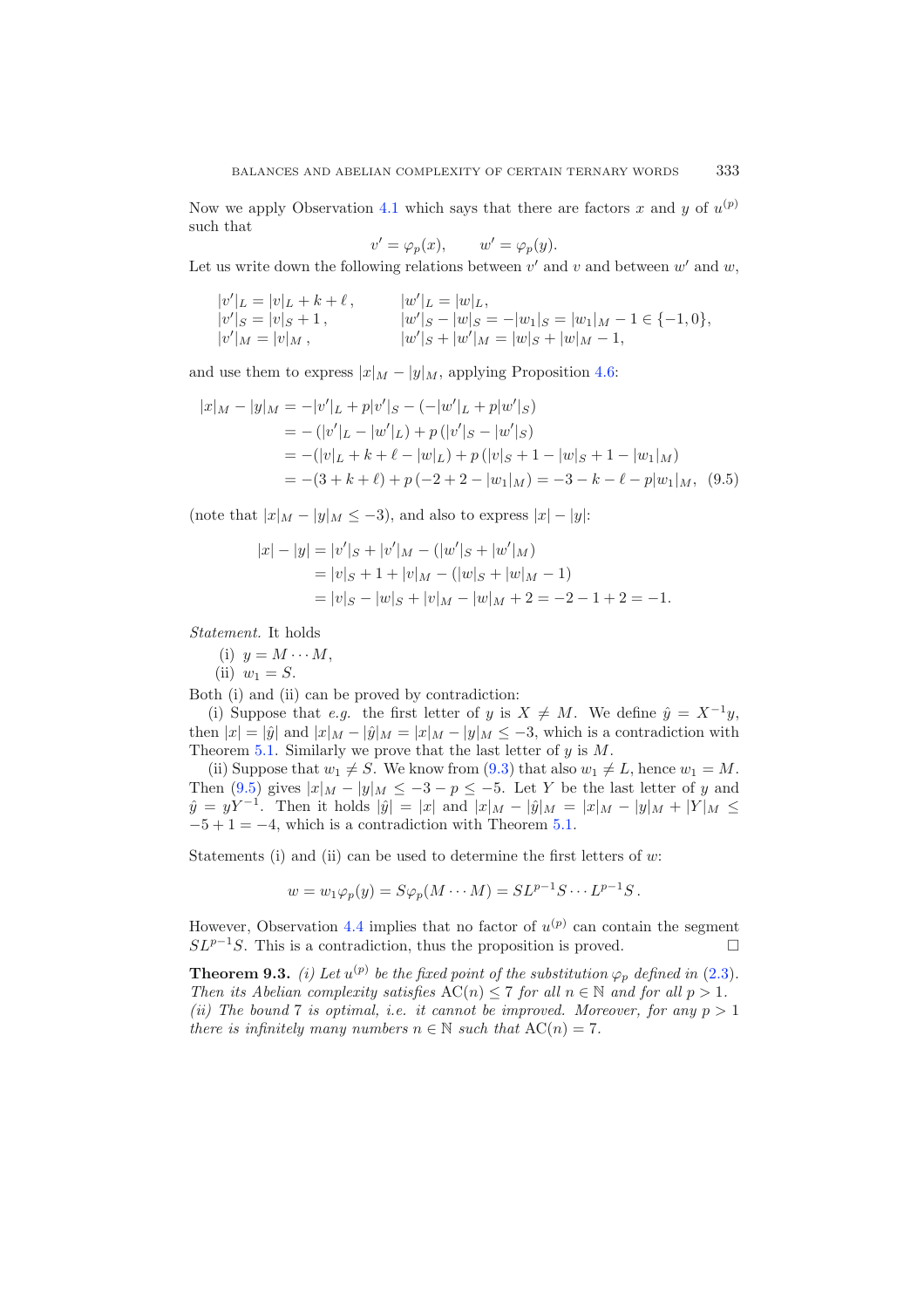*Proof.* (i) Since  $\Psi_1^{(n)} - \Psi_8^{(n)} = (3, -2, -1)$  and  $\Psi_2^{(n)} - \Psi_9^{(n)} = (3, -2, -1)$ , Propo-sition [9.2](#page-19-2) implies that the set  $\mathcal{P}_u(n)$  can contain at most one of the vectors  $\Psi_1^{(n)}$ ,  $\Psi_8^{(n)}$  and at most one of the vectors  $\Psi_2^{(n)}$ ,  $\Psi_9^{(n)}$ . Therefore  $\mathcal{P}_u(n)$  has at most 7 elements, hence  $AC(n) \leq 7$ .

(ii) We prove (ii) by showing that there are infinitely many values  $n \in \mathbb{N}$  with this property: there are 7 factors of  $u^{(p)}$  of the length n such that their Parikh vectors are mutually different.

For all  $N \in \mathbb{N}$ , we define two auxiliary words:

$$
v^{(N)} = \varphi_p^{2N+2}(L)\varphi_p^{2N+1}(L),
$$
  

$$
w^{(N)} = (\varphi_p^{2N+1}(L))^{-1} \varphi_p^{2N+2}(LS)\varphi_p^{2N+1}(L)\varphi_p^{2N}(L).
$$

*Statement.* For each  $N \in \mathbb{N}$  it holds:

(i)  $v^{(N)}$  and  $L^pSMv^{(N)}$  are factors of  $u^{(p)}$ ,

- (ii)  $w^{(N)}$  and  $SML^{p-1}Sw^{(N)}$  are factors of  $u^{(p)}$ ,
- (ii)  $v^{(N)}$  has the suffix  $SML^{p-1}S$  and  $w^{(N)}$  has the suffix  $L^pSM$ ,
- (iv)  $\Psi(v^{(N)}) = \Psi(w^{(N)})$ .

To see (i), we observe that  $v^{(N)}$  is a prefix of  $\varphi_p^{2N+2}(LL)$ , thus obviously a factor of  $u^{(p)}$ . Moreover, since MLL is a factor of  $u^{(p)}$  (due to  $\varphi_p^3(L) = ((L^p S)^p M)^p L^{p-1} S$ and  $p \ge 2$ ), the word  $\varphi_p^{2N+2}(MLL)$  is a factor of  $u^{(p)}$  as well. Then it suffices to show that  $\varphi_n^{2N+2}(M)$  has the suffix  $L^pSM$  for each  $N \in \mathbb{N}$ , which can be done easily by induction.

The proof of (ii) is similar: since  $\varphi_p^{2N+1}(L)w^{(N)}$  is a factor of  $\varphi_p^{2N+2}(LSL)$ ,  $w^{(N)}$  is a factor of  $u^{(p)}$ . To demonstrate that  $SML^{p-1}Sw^{(N)}$  is a factor of  $u^{(p)}$ , it suffices to realize that  $SML^{p-1}S$  is a suffix of  $\varphi_p^{2N+1}(L)$  for all  $N \in \mathbb{N}$ , which can be shown by induction. (We use the symbol N for the set of positive integers.)

Let us proceed to (iii). By the definitions above,  $v^{(N)}$  has the suffix  $\varphi_p^{2N+1}(L)$ ,  $w^{(N)}$  has the suffix  $\varphi_p^{2N}(L)$ . Now we can use the facts known from (i) and (ii), namely that  $\varphi_p^{2N+1}(L) = \cdots SML^{p-1}S$  and  $\varphi_p^{2N}(L) = \cdots L^pSM$  for all  $N \in \mathbb{N}$ .

The statement (iv) is a consequence of the following two equalities:

$$
\begin{split} v^{(N)}=&\,\varphi_p^{2N+2}(L)\varphi_p^{2N+1}(L)=\varphi_p^{2N+2}(L)\varphi_p^{2N}(L^pS)=\varphi_p^{2N+2}(L)\left(\varphi_p^{2N}(L)\right)^p\varphi_p^{2N}(S),\\ w^{(N)}=&\left(\varphi_p^{2N+1}(L)\right)^{-1}\varphi_p^{2N+2}(L)\varphi_p^{2N}(L^{p-1}S)\varphi_p^{2N+1}(L)\varphi_p^{2N}(L)\\ &\quad=\left(\varphi_p^{2N+1}(L)\right)^{-1}\varphi_p^{2N+2}(L)\left(\varphi_p^{2N}(L)\right)^{p-1}\varphi_p^{2N}(S)\varphi_p^{2N+1}(L)\varphi_p^{2N}(L). \end{split}
$$

For each  $N \in \mathbb{N}$ , the auxiliary factors  $v^{(N)}$  and  $w^{(N)}$  are instrumental to define another set of words that we denote  $f^{(1)}, \ldots, f^{(7)}$ :

$$
f^{(1)} = L^p S M v^{(N)} (S M L^{p-1} S)^{-1}, \t f^{(2)} = M v^{(N)} S^{-1},
$$
  
\n
$$
f^{(3)} = L S w^{(N)} (S M)^{-1}, \t f^{(4)} = v^{(N)}, \t f^{(5)} = S M v^{(N)} (L S)^{-1},
$$
  
\n
$$
f^{(6)} = S w^{(N)} M^{-1}, \t f^{(7)} = S M L^{p-1} S w^{(N)} (L^p S M)^{-1}.
$$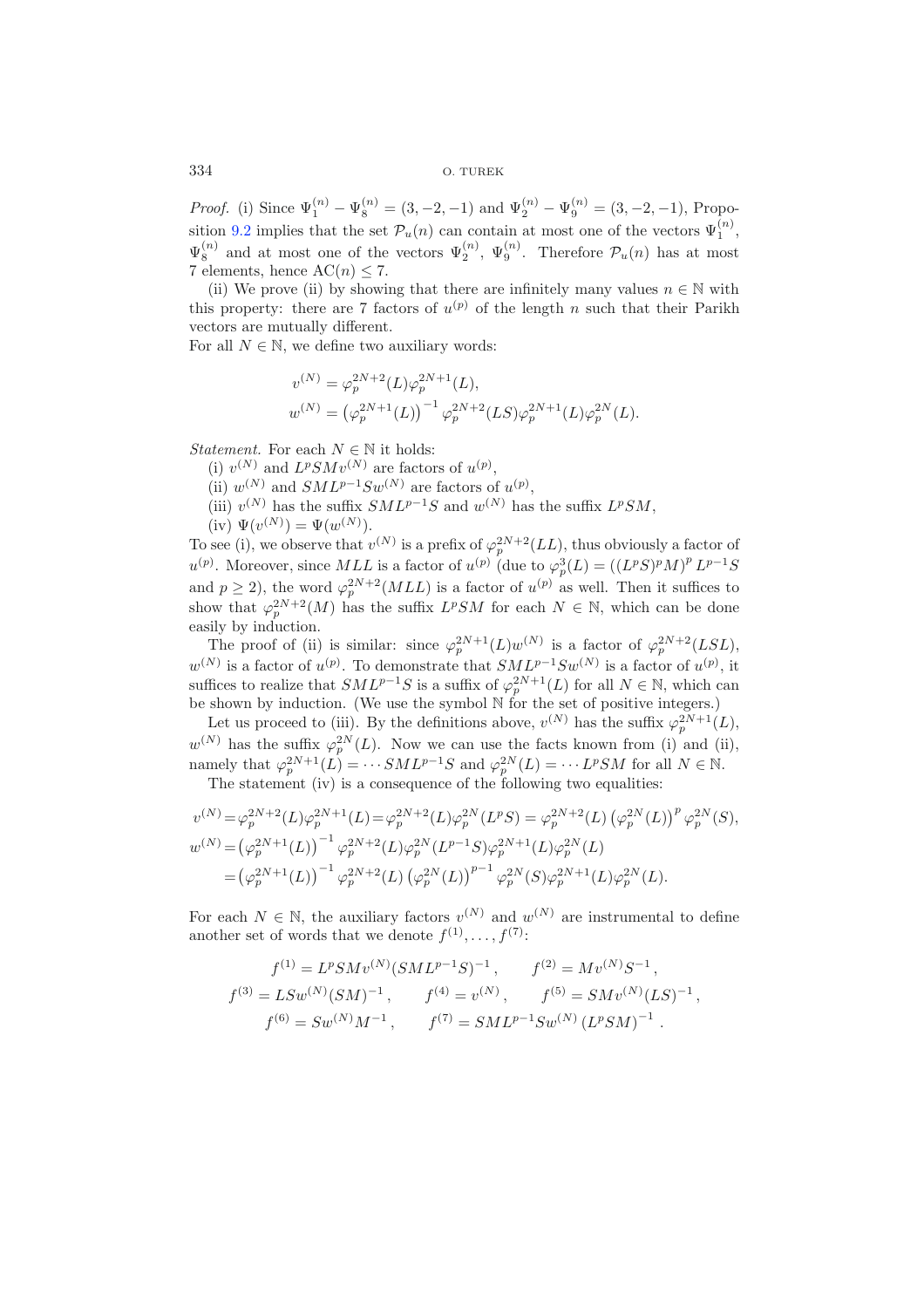It follows from Statement above that all the words  $f^{(1)},...,f^{(7)}$  are factors of  $u^{(p)}$ of the same length  $n_N = |v^{(N)}| = |w^{(N)}|$ . If we compare the numbers of letters L, S and M in these factors, we find that their Parikh vectors are mutually different. This means that  $AC(n) = 7$  for every  $n = |v^{(N)}|$ , where  $N \in \mathbb{N}$ , *i.e.* the function AC attains the value 7 infinitely many times.  $\Box$ 

We finish this section by two statements describing the lower bound and the range of  $AC(n)$ .

### **Proposition 9.4.** *It holds*  $AC(n) \geq 3$  *for all*  $n \in \mathbb{N}$  *and for all*  $p > 1$ *.*

*Proof.* At first we show that for any prefix v of  $u^{(p)}$ , both LSv and SMv are factors of  $u^{(p)}$ . This will be obvious from these three simple facts:

(i) Since LL is a factor of  $u^{(p)}$ , both  $\varphi_p^{2N}(L)\varphi_p^{2N}(L)$  and  $\varphi_p^{2N+1}(L)\varphi_p^{2N+1}(L)$  are factors of  $u^{(p)}$  for any  $N \in \mathbb{N}$ .

(ii) It holds  $\varphi_p^{2N}(L) = \cdots SM$  and  $\varphi_p^{2N+1}(L) = \cdots LS$  for any  $N \in \mathbb{N}$ .

(iii) There is an  $N \in \mathbb{N}$  such that v is a prefix of  $\varphi_p^{2N}(L)$ , and thus of  $\varphi_p^{2N+1}(L)$ . Statements (i) and (ii) imply that both  $SM\varphi_p^{2N}(L)v$  and  $LS\varphi_p^{2N+1}(L)v$  are

factors of  $u^{(p)}$ , and (iii) then implies that  $SMv$  and  $LSv$  are factors of  $u^{(p)}$  as well.

Let now  $v = u_0u_1 \cdots u_{n-1}$  be the prefix of  $u^{(p)}$  of the length n and let  $\Psi(v)$ be its Parikh vector. We will show that then there are factors  $v'$  and  $v''$  of  $u^{(p)}$ such that  $\Psi(v') \neq \Psi(v) \neq \Psi(v'')$  and  $\Psi(v') \neq \Psi(v'')$ . We distinguish three cases according to  $u_{n-1}$ :

• If  $u_{n-1} = L$ , then we set  $v' = Su_0u_1 \cdots u_{n-2}$ ,  $v'' = Mu_0u_1 \cdots u_{n-2}$ .

• If  $u_{n-1} = S$ , it holds necessarily  $u_{n-2} = L$  (*cf.* Observation [4.3\)](#page-5-1). In this case we set  $v' = Mu_0u_1 \cdots u_{n-2}$ ,  $v'' = SMu_0u_1 \cdots u_{n-3}$ .

• If  $u_{n-1} = M$ , it holds necessarily  $u_{n-2} = S$  (*cf.* again Observation [4.3\)](#page-5-1). We set  $v' = Su_2u_1 \cdots u_{n-2}$   $v'' = LSu_2u_1 \cdots u_{n-2}$  $v' = Su_0u_1 \cdots u_{n-2}, v'' = LSu_0u_1 \cdots u_{n-3}.$ 

**Remark 9.5.** It can be demonstrated that for each value  $k \in \{3, 4, 5, 6, 7\}$  there is an  $n \in \mathbb{N}$  such that  $AC(n) = k$ , but we omit the proof with regard to the length of the paper.

### 10. CONCLUSION

We have studied balance properties and the Abelian complexity of a certain class of infinite ternary words. We have found the optimal  $c$  such that these words are c-balanced, and also the optimal bound for their Abelian complexity functions. We have introduced a new notion, namely the property that a word is "c-balanced with respect to the letter a", which helped us to proceed more effectively from the knowledge of the balance properties to the estimate on  $AC(n)$ .

The class of words studied in this paper has one parameter  $p > 1$ . However, it emerged from our calculations that all the three optimal bounds for balances with respect to particular letters, as well as the optimal bound for the Abelian complexity, are independent of the value of p.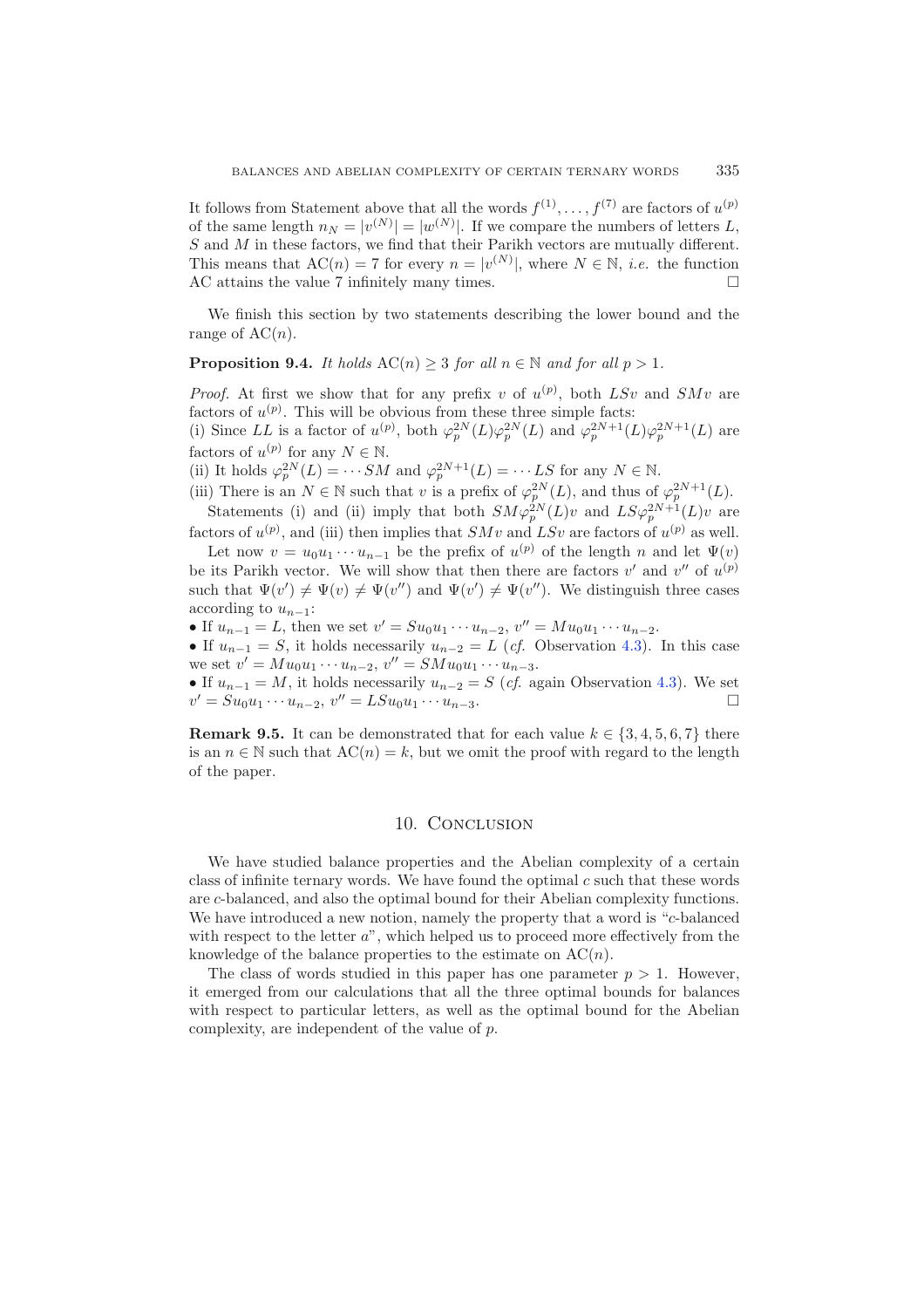The problem has one more aspect. So far the subword complexity and the Abelian complexity are considered as highly independent of each other (*cf. e.g.* the work of Richomme, Saari and Zamboni). However, our result can indicate that there are connections between them, for the present waiting for their discovery. It has been recently shown in [\[12\]](#page-23-7) that a fixed point of a canonical substitution associated with a non-simple cubic Parry number has affine factor complexity if and only if it belongs just to the class with which we have dealt in this paper. Therefore, briefly speaking, "if the factor complexity is affine, then the Abelian complexity has the optimal bound 7" holds in the cubic non-simple Parry case. We remark that this sort of statement holds as well in the quadratic non-simple Parry case, although there it is a trivial fact.

*Acknowledgements*. The author is grateful to K. Brinda for performing a numerical experiment and to E. Pelantová for helpful discussions on various aspects of the problem. The author also thanks the referees for their valuable comments on the manuscript.

### **REFERENCES**

- <span id="page-23-3"></span>[1] B. Adamczewski, Codages de rotations et ph´enom`enes d'autosimilarit´e. *J. Th´eor. Nombres Bordeaux* **14** (2002) 351–386.
- <span id="page-23-4"></span>[2] B. Adamczewski, Balances for fixed points of primitive substitutions. *Theoret. Comput. Sci.* **307** (2003) 47–75.
- <span id="page-23-1"></span>[3] L. Balková, E. Pelantová and Š. Starosta, Sturmian Jungle (or Garden?) on Multiliteral Alphabets. *RAIRO: Theoret. Informatics Appl* (to appear).
- <span id="page-23-5"></span>[4] L. Balková, E. Pelantová and O. Turek, Combinatorial and Arithmetical Properties of Infinite Words Associated with Quadratic Non-simple Parry Numbers. *RAIRO*: *Theoret. Informatics Appl.* **41 3** (2007) 307–328.
- [5] V. Berth´e and R. Tijdeman, Balance properties of multi-dimensional words. *Theoret. Comput. Sci.* **273** (2002) 197–224.
- [6] J. Cassaigne, Recurrence in infinite words, in *Proc. STACS*, LNCS Dresden (Allemagne) **2010**, Springer (2001) 1–11.
- <span id="page-23-2"></span>[7] J. Cassaigne, S. Ferenczi and L.Q. Zamboni, Imbalances in Arnoux-Rauzy sequences. *Ann. Inst. Fourier* **50** (2000) 1265–1276.
- [8] E.M. Coven and G.A. Hedlund, Sequences with minimal block growth. *Math. Syst. Th.* **7** (1973) 138–153.
- [9] J. Currie and N. Rampersad, Recurrent words with constant Abelian complexity. *Adv. Appl. Math.* doi:10.1016/j.aam.2010.05.001 (2010).
- <span id="page-23-8"></span><span id="page-23-6"></span>[10] S. Fabre, Substitutions et β-systèmes de numération. *Theoret. Comput. Sci.* **137** (1995) 219–236.
- [11] C. Frougny, J.P. Gazeau and J. Krejcar, Additive and multiplicative properties of point-sets based on beta-integers. *Theor. Comp. Sci.* **303** (2003) 491–516.
- <span id="page-23-7"></span>[12] K. Klouda and E. Pelantová, Factor complexity of infinite words associated with non-simple Parry numbers. *Integers – Electronic Journal of Combinatorial Number Theory* (2009) 281–310.
- <span id="page-23-0"></span>[13] M. Lothaire, *Algebraic combinatorics on words.* Cambridge University Press (2002).
- [14] M. Morse and G.A. Hedlund, Symbolic dynamics. *Am. J. Math.* **60** (1938) 815–866.